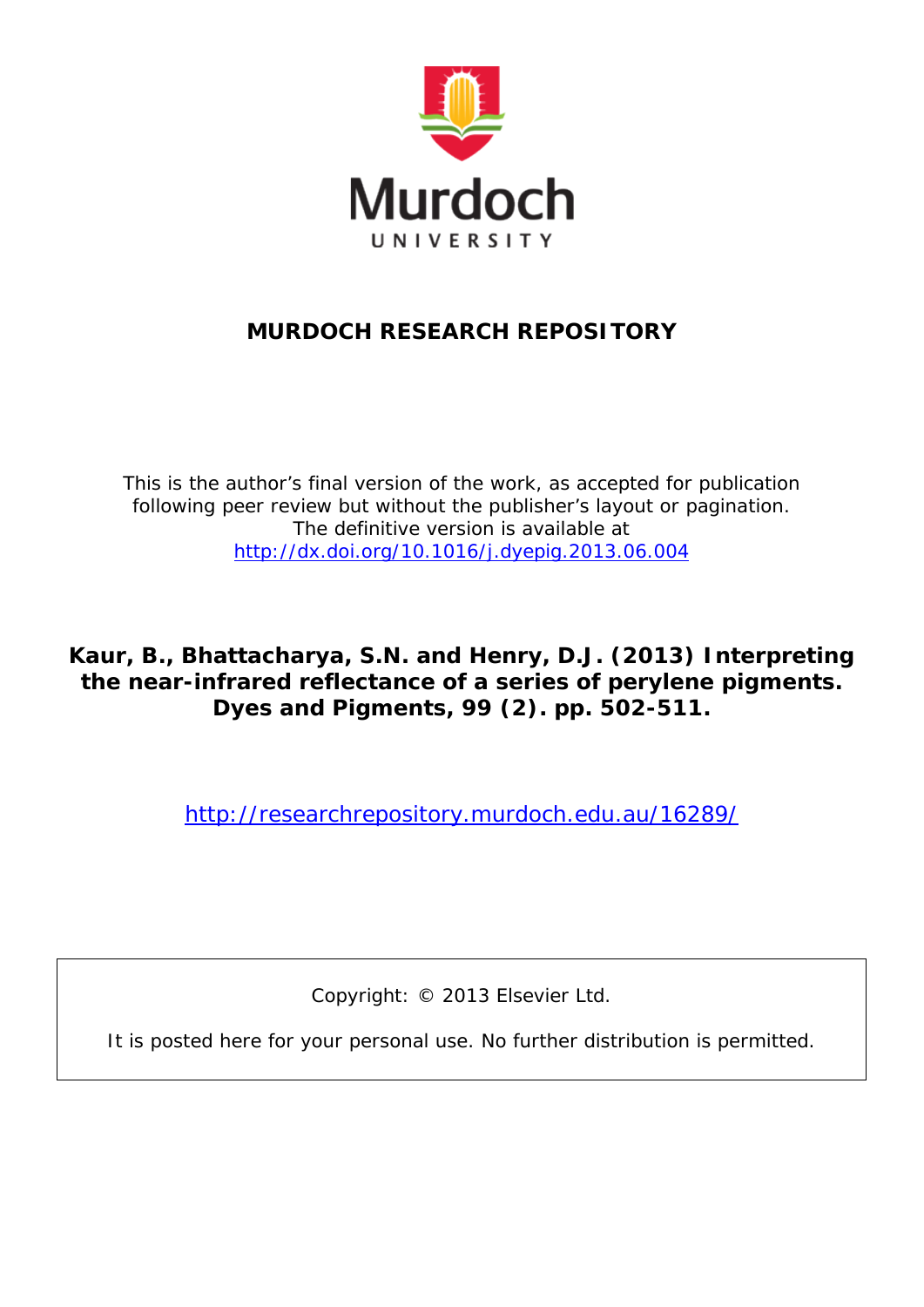# Accepted Manuscript

Interpreting the near-infrared reflectance of a series of perylene pigments

Balwinder Kaur, Sati N. Bhattacharya, David J. Henry

PII: S0143-7208(13)00205-2

DOI: [10.1016/j.dyepig.2013.06.004](http://dx.doi.org/10.1016/j.dyepig.2013.06.004)

Reference: DYPI 3971

To appear in: Dyes and Pigments

Received Date: 1 March 2013

Revised Date: 3 June 2013

Accepted Date: 4 June 2013

Please cite this article as: Kaur B, Bhattacharya SN, Henry DJ, Interpreting the near-infrared reflectance of a series of perylene pigments, Dyes and Pigments (2013), doi: 10.1016/j.dyepig.2013.06.004.

This is a PDF file of an unedited manuscript that has been accepted for publication. As a service to our customers we are providing this early version of the manuscript. The manuscript will undergo copyediting, typesetting, and review of the resulting proof before it is published in its final form. Please note that during the production process errors may be discovered which could affect the content, and all legal disclaimers that apply to the journal pertain.

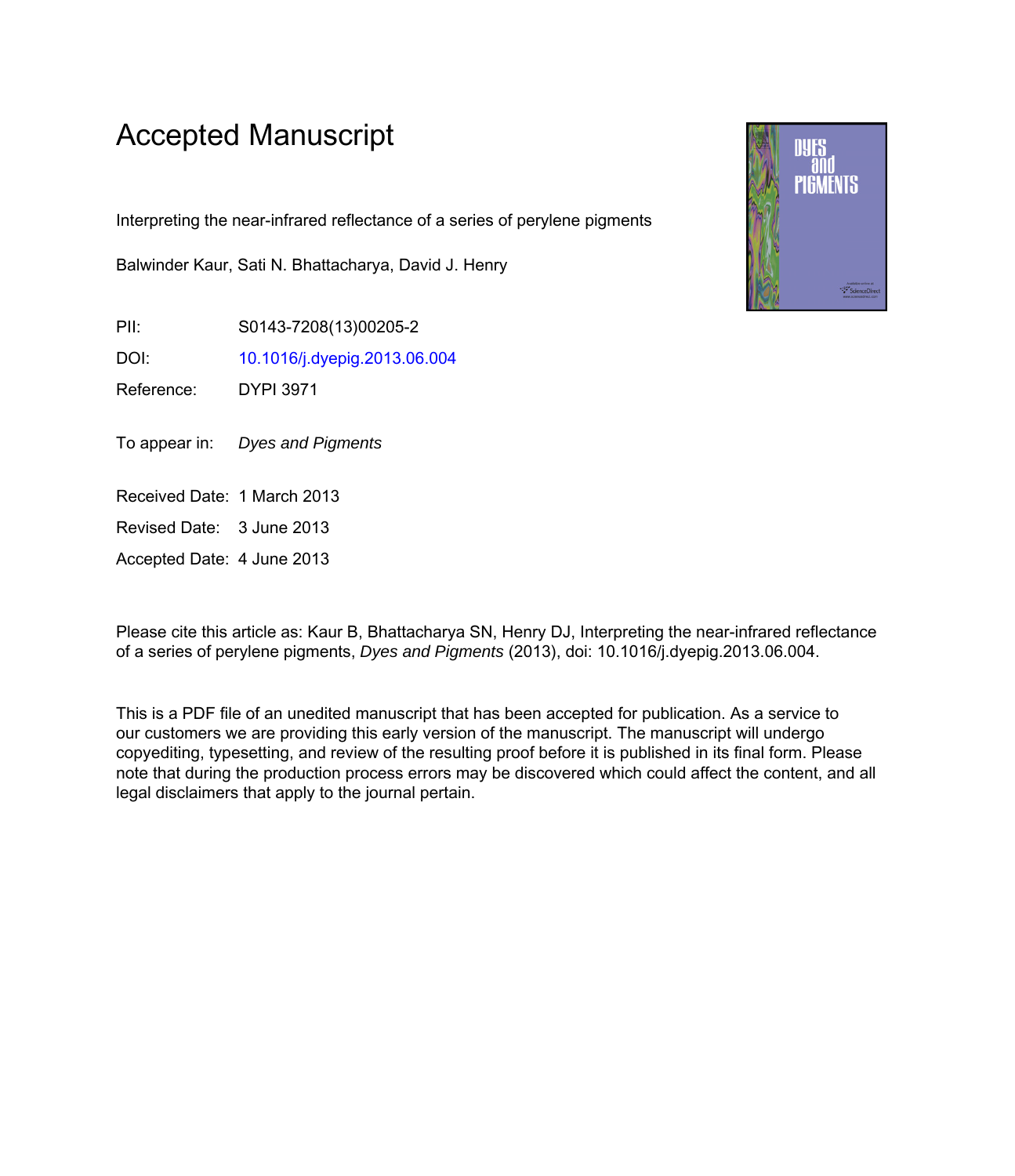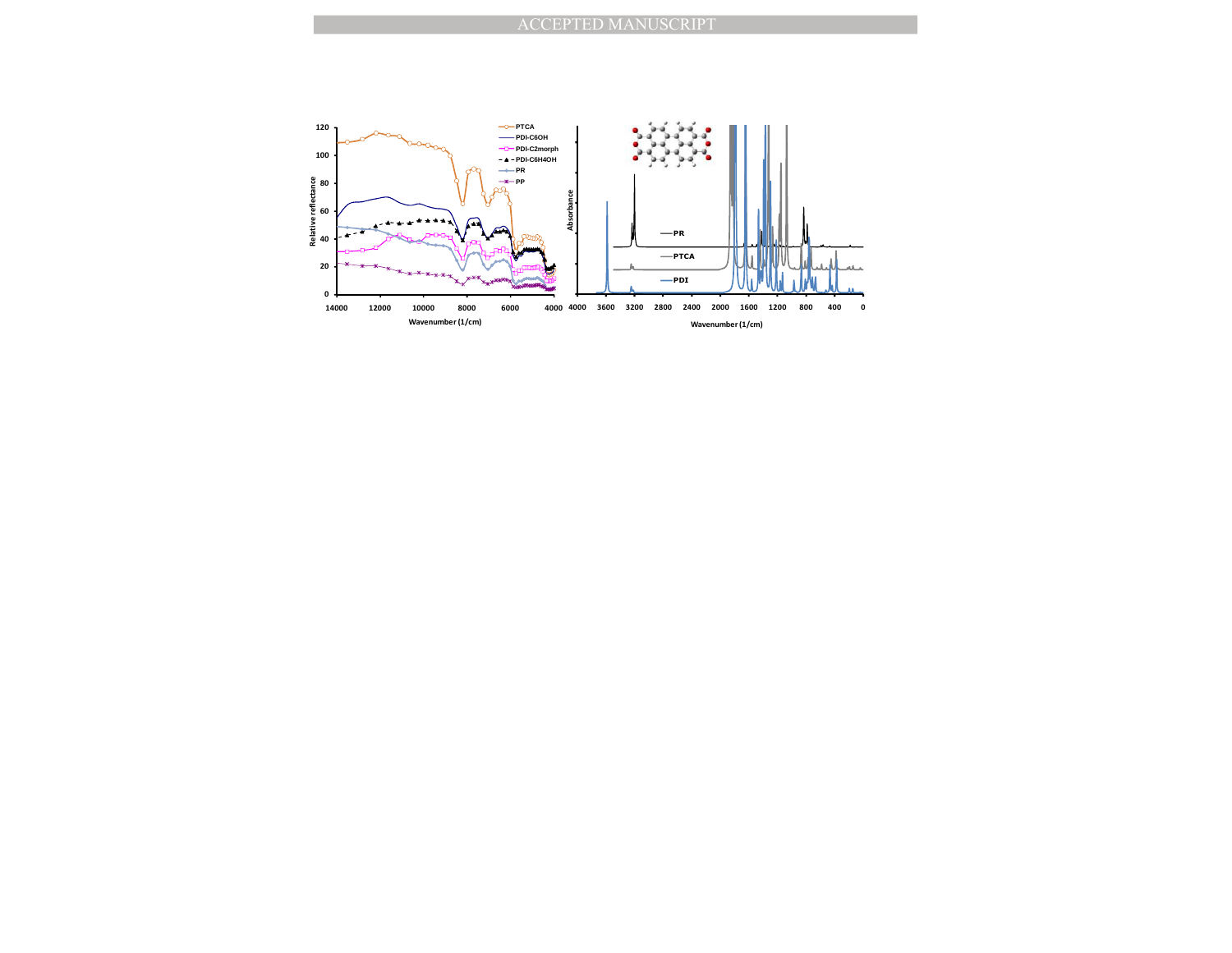#### **Interpreting the near-infrared reflectance of a series of perylene pigments**

Balwinder Kaur<sup>a</sup>, Sati N. Bhattacharya<sup>a</sup>, David J. Henry<sup>b\*</sup>

 a) Rheology and Materials Processing Centre, RMIT University, Melbourne. Vic. 3000, Australia, b) School of Chemical and Mathematical Science, Murdoch University, Perth, WA, 6150, Australia

#### **Abstract**

ogy and Materials Processing Centre, RMIT University. Melbourne, Vic. 3000, Australia. b) School of and Mathematical Science, Murdoch University, Perth, WA, 6150, Australia<br>and Mathematical Science, Murdoch University, Per Near-infrared (NIR) reflecting pigments offer the potential to incorporate thermal insulating qualities into paint coatings. Experimental reflectance measurements are presented of a series of perylene based pigments, revealing significant variations in the NIR region as a function of derivatisation and substitution. Theoretical methods are applied to account for the observed trends. Derivatisation of perylene leads to an extension of the  $\pi$ -aromatic system, resulting in a bathochromic shift of UV/Vis absorption maxima towards the NIR region. However, this is insufficient to account for the observed variations in NIR reflectance. In comparison, overtones and combination modes of fundamental IR vibrations appear to be more important in explaining the observed variations in NIR reflectance/absorbance. Aromatic groups lead to a small number of intense NIR bands, while alkyl groups generally lead to a greater number of less intense NIR bands. However, neighbouring group effects and/or a molecular dipole moment can substantially alter the intensity of these bands.

#### **Keywords:**

-

Pigments, Solar absorption, Near-infrared reflectance, anharmonicity, overtone, combination mode

<sup>\*</sup> Corresponding author: email. D.henry@murdoch.edu.au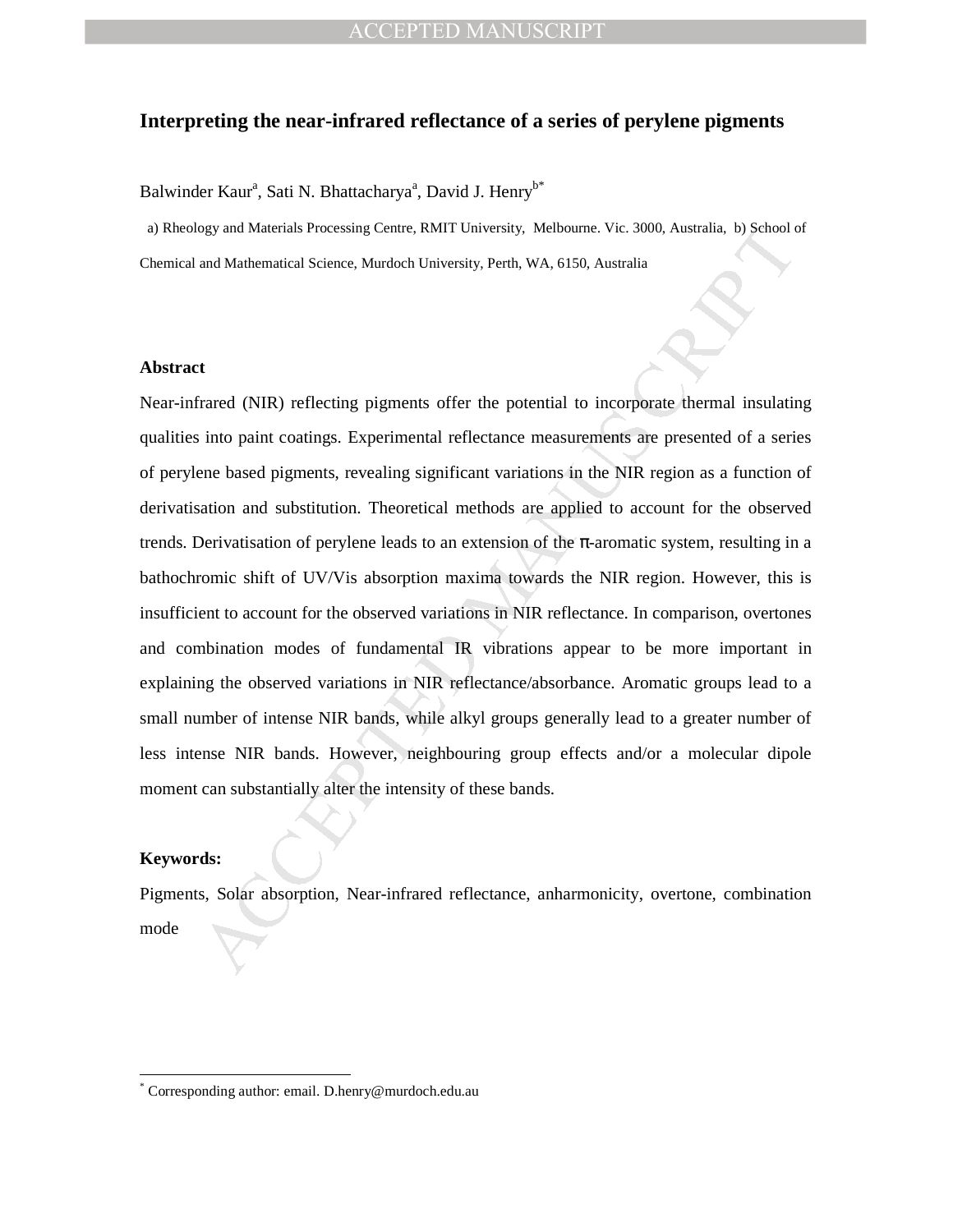#### **1. Introduction**

Only 38 % of solar energy reaching the Earth's surface is in the form of visible light. The remaining 62 % is composed mainly of lower energy near infrared radiation (53 %) and a small proportion of higher energy ultraviolet radiation  $(\sim 9, 9)$ . Considerable effort has been directed to the development of pigments or additives that reflect UV light or protect coatings against UV damage [1], [2]. Near-infrared light makes no contribution to the visible appearance (colour) of a material, however, absorption of NIR radiation does result in heat gain. For many buildings the amount of heat gained from NIR light, over the course of a day, can be substantial and generally the only means to combat this is through costly conventional insulation. However, the development of pigments that have a low NIR absorbance (i.e. a high NIR reflectance) and can be applied to the exterior of buildings, might provide a low cost alternative for prevention of heat "build-up."

roportion of higher energy ultraviolet radiation (-9 %). Considerable effort has bee<br>to the development of pigments or additives that reflect UV light or protect coating<br>UV damage [1], [2]. Near-infrared light makes no con The electronic properties of perylene based compounds (Fig. 1a) have made them suitable for a wide variety of applications including, electro-photographic photoreceptors, light-emitting diodes, field-effect transistors, solar cells and other optoelectronic photonic devices [3]. The key to the optoelectronic characteristics of perylene is the conjugated  $\pi$ system of the polycyclic aromatic structure (Fig. 1a). A considerable amount of research into perylene compounds has focussed on either tuning the absorption of the molecules to specific bands, increasing the range of frequencies absorbed or in controlling the electron transport for organic based electronics. However, perylene dyes also have a number of properties that make them suitable for incorporation into coatings including, high thermal stability, high tinctorial strength, good weather stability and good photo-stability.

Derivatization of perylene can be used to influence both structural and electronic properties of the ring system and can therefore be used to change the optoelectronic and reflectance properties. One of the principal derivatives of perylene is perylene-3,4:9,10 tetracarboxylic dianhydride (PTCA) [4-6] (Fig. 1b) which can be further modified by introduction of substituents into the bay region at positions 1, 6, 7 and 12. Alternatively, PTCA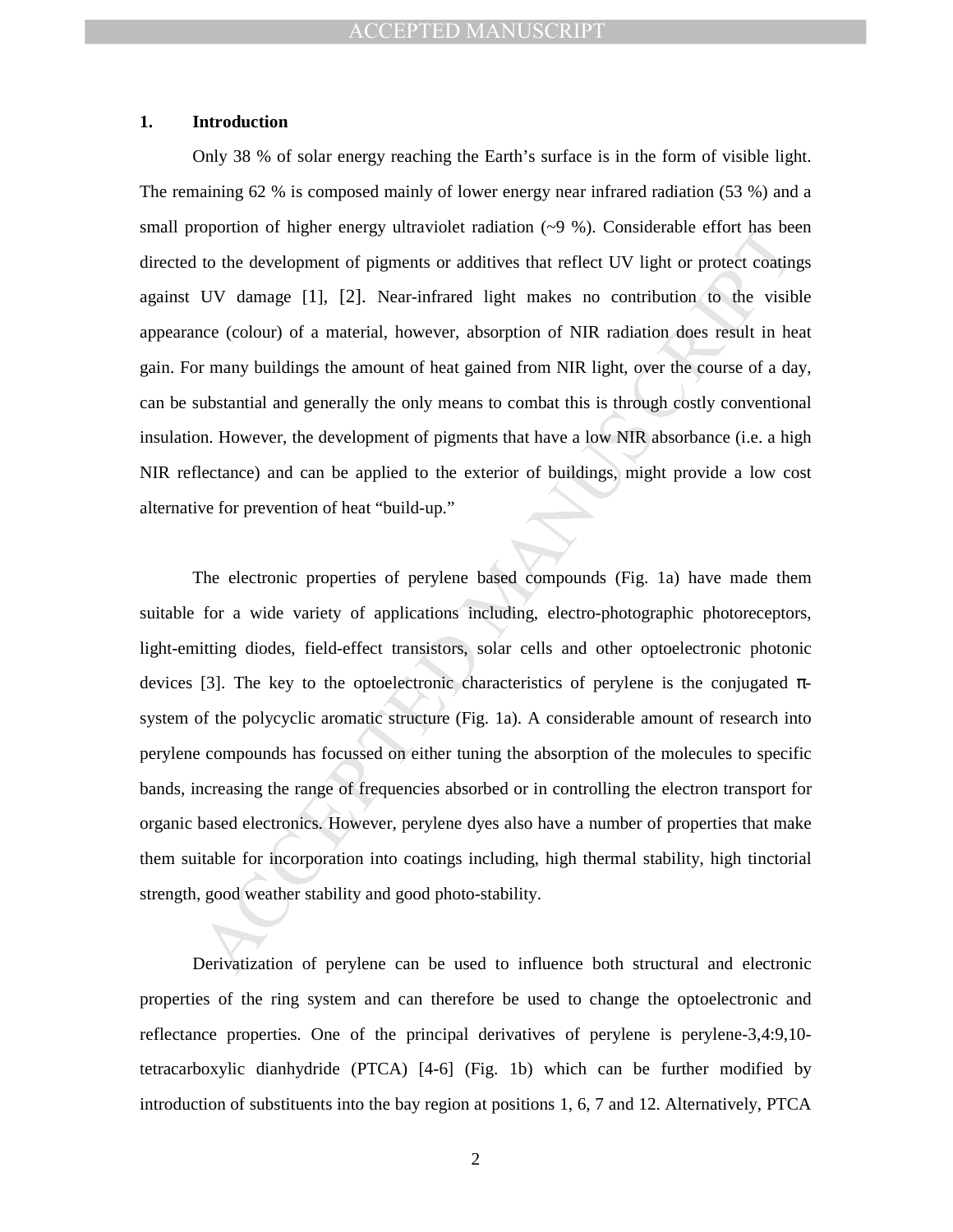can be converted into perylene-3,4:9,10-tetracarboxylic diimide (PDI) (Fig. 1c) by reaction with primary amines which enables introduction of substituents at the N-atom of the resulting diimides [7].

A wide range of experimental and theoretical studies have explored the synthesis at<br>ions of perylene compounds. For example Würthner et al. [8] carried out a detaile<br>bromination of PTCA and subsequent imidization, identify A wide range of experimental and theoretical studies have explored the synthesis and applications of perylene compounds. For example Würthner et al. [8] carried out a detailed study of bromination of PTCA and subsequent imidization, identifying issues relating to the regioselectivity of these reactions. Through a careful purification process they were able to isolate pure 1,7-dibromoperylene bisimide and then to proceed to synthesise 1,7-difunctionalised PDIs with a range of interesting properties. Pichierri [9] used density functional theory to investigate the effects of electron-donating and electron-withdrawing substituents on the electronic properties of PDI, for potential application as organic semiconductors. Schmidt et al. [10] subsequently reported the synthesis of a range of PDI derivatives with halide substituents in the bay region (positions 1, 6, 7 and 12) and fluorinated imide substituents. The influence of the substituents on the electronic properties of the compounds was characterised by cyclic voltammetry and several compounds were identified as suitable to act as n-channel transistors. Complementary to this work, Chai et al. [11] carried out a DFT study of electronwithdrawing substituent effects on the properties of perylene bisimide derivatives and found important trends for tuning the geometry of these molecules, to achieve high performance as semiconductors.

Liang et al. [12] used density functional theory to further explore the structures and spectra of 1,7-functionlised PDI derivatives and found good consistency between theory and experiment for UV/Vis and IR spectra. They noted that the twisting of the perylene core, induced by side groups, depends mainly on the linking atoms and can have a significant effect on the electronic absorption spectra. A subsequent experimental study [13] of PDI with cyclic amino side groups revealed, that even small differences in molecular structure can have significant effects of the absorption characteristics and electrochemical properties. Interestingly, Dinçalp et al. [14] found that unsymmetrical substitution with electron donating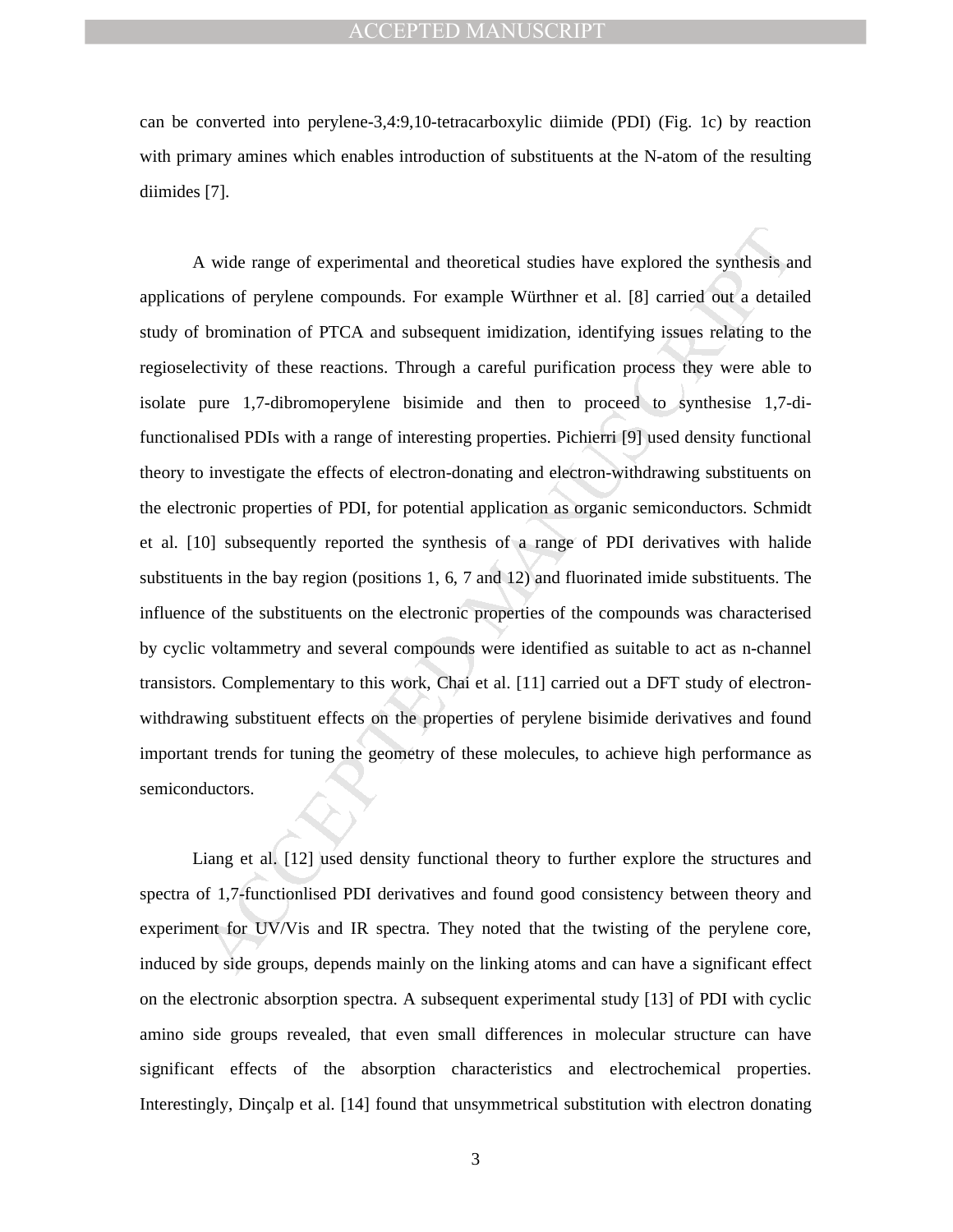groups led to a broad absorption band in the NIR region offering the potential for incorporation in dye sensitised solar cells. In comparison, our recent experimental study [15], of a series of perylene derivatives dispersed in polypropylene revealed interesting properties in the NIR region including significant variation in the levels of NIR-reflectance. The purpose of this study is to combine experimental NIR measurements with detailed theoretical characterisation, to account for the observed trends in reflectance for this series of molecules.

#### **2. Experimental and Computational Procedures.**

#### *2.1 Experimental NIR Reflectance Measurements*

ncluding significant variation in the levels of NR-reflectance. The purpose of the combine experimental NR measurements with detailed theoretical characterisation for the observed rends in reflectance for this series of m All PDI derivatives in this study were prepared as reported previously [15]. All pigments were dispersed in polypropylene (PP) using a 9000 Rheocord HAAKE mixer. NIR reflectance measurements of all the pigments dispersed in PP were performed on a Varian CARY 500 scan UV/VIS-NIR spectrophotometer, equipped with a "Praying Mantis" diffuse reflectance accessory (DRA). The PP samples containing dispersed pigments were moulded into rectangular sheets of uniform size and thickness and then cut into circular shapes with diameters equal to that of the standard sample holder. All of the samples had the same size, shape and thickness which eliminated errors resulting from these variables. The diffuse reflectance of different films was measured in the wavelength region 700 - 2500 nm using the standard sampling cup. The reflectance was measured as relative reflectance, which is defined as the ratio of flux reflected by a specimen to the flux reflected by a reference surface. PTFE (Teflon) powder of 1-mm particle size obtained from Sigma-Aldrich was used as the reference, as described elsewhere [17].

#### *2.2 Computational Procedures*

Standard density functional theory calculations were performed using the GAUSSIAN03 [16] and GAUSSIAN09 [17] computer program. The B3LYP functional has been successfully applied in previous studies investigating the structures, electronic properties and spectral characteristics of dye compounds [9], [12], [18], [19]. Therefore, optimized geometries were obtained for all species at the B3LYP/3-21G(d) and B3LYP/6-31G(d) levels of theory.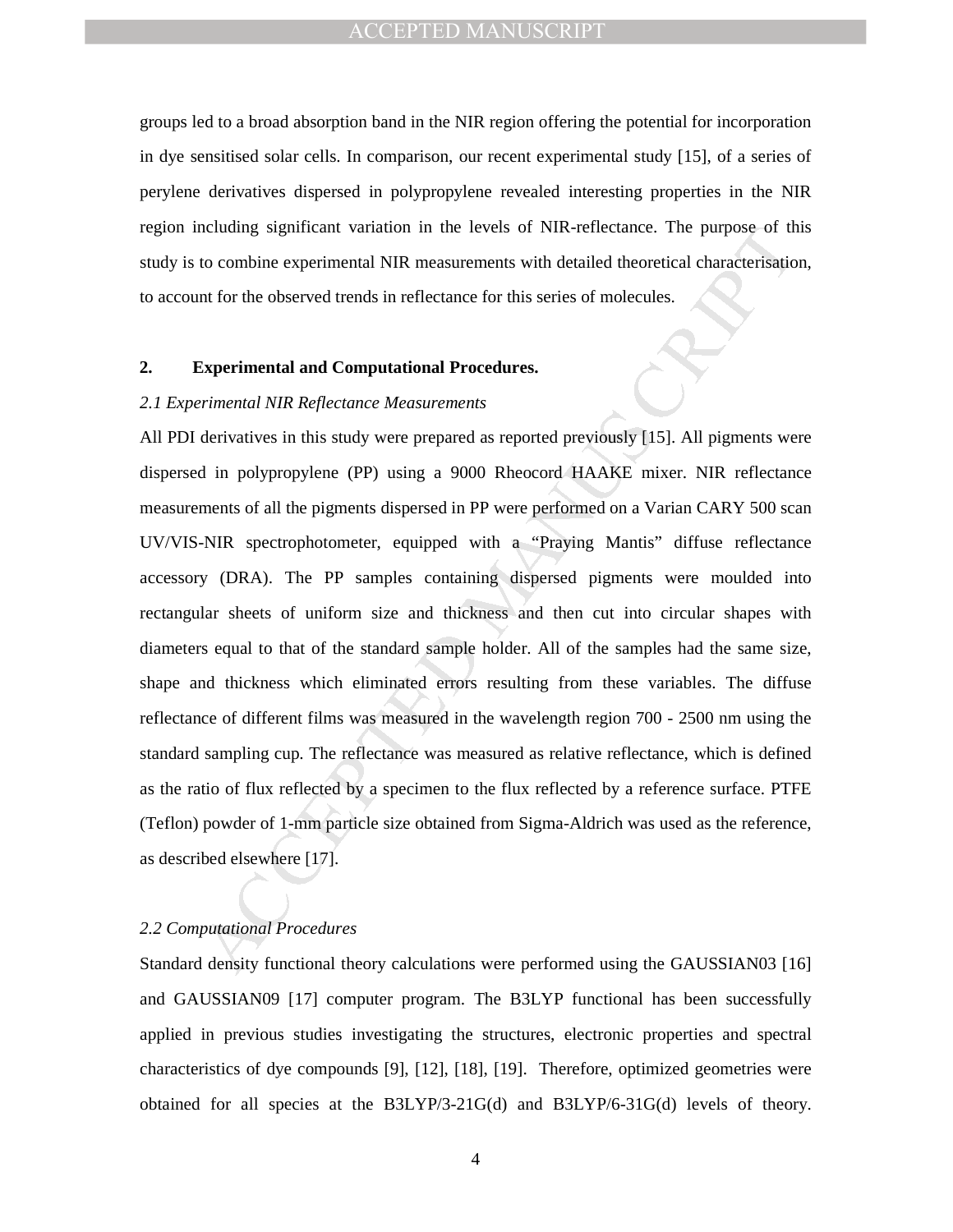Vibrational frequencies were used to characterize each stationary point as a local minimum (no imaginary frequencies).

Three key intramolecular distances have previously been defined to characterise the structures of perylene derivatives (Fig. 2) [9], [20]. The  $D_{XX}$  value is defined as the distance between the central atoms of the 3,4-functional group and the 9,10-functional group, the  $D_{OO}$  is defined as the distance between the oxygen atoms of the carbonyl groups at the 3- and 10-positions and the  $d_{\rm OO}$  value is defined as the distance between the oxygen atoms of the carbonyl groups at the 3- and 4-positions. These three structural values are related to the degree of aromatisation in the system and are sensitive to changes in the level of  $\pi$ -conjugation, as a result of different substituents [20].

by inframolecular distinces have previously been defined to characterise the structure<br>ene derivatives (Fig. 2) [9], [20]. The  $D_{XX}$  value is defined as the distance between the<br>toms of the 3,4-functional group and the 9 Harmonic vibrational frequency analysis was performed at the B3LYP/6-31G(d) level on the corresponding geometries to provide simulated IR spectra. Anharmonic vibrational frequency analysis was performed at the B3LYP/3-21G(d) level, on the corresponding geometries to determine the degree of anharmonicity for fundamental vibrations and the corresponding vibrational overtone and combination modes. Due to the computational expense of these calculations, anharmonic analysis of the N-substituted PDI molecules was performed on 50% fragments of the total molecules i.e. the fragments consisted of the substituent, a diimide group and a naphthalene subunit of the perylene core. Vibrational modes associated with the C-H bonds introduced in place of the bridging C-C bonds are excluded from the analysis and discussion.

 Charge population calculations were performed with full natural bond order (NBO) population analysis [21] Electronic absorption calculations were carried out using timedependant density functional theory (TD-DFT) at the B3LYP/6-31G(d) level to obtain excited states and vertical excitation energies. The simulated spectra were determined from the excitation energies and corresponding oscillator strengths using Gaussian broadening with a peak half-width at half height of  $\sim$ 2500 cm<sup>-1</sup>.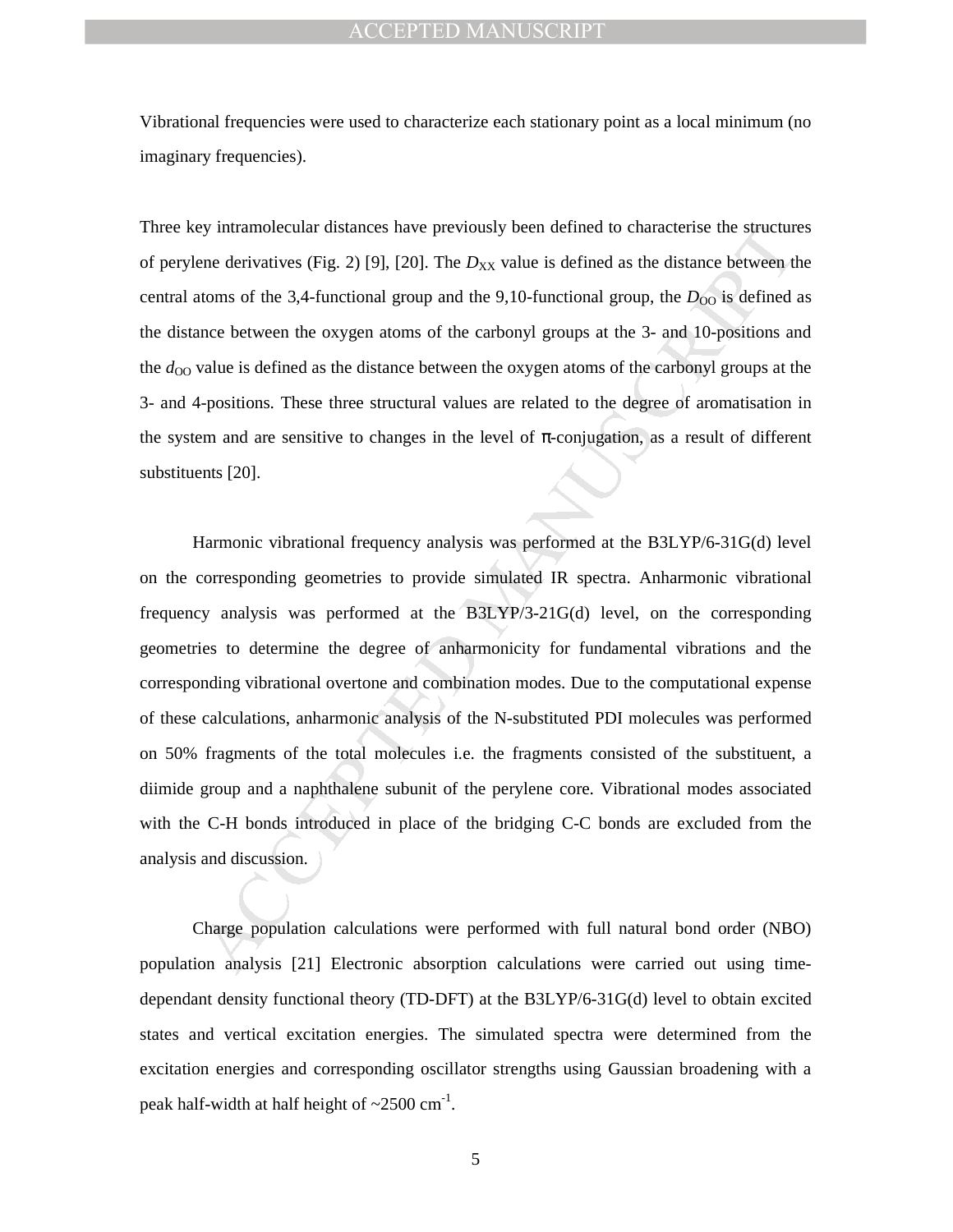Extended tables of structural parameters and atomic charges can be found in Tables S1 and S2 of the Supplementary Data, respectively.

#### **3. Results and Discussion**

**Results and Discussion**<br>
ivatives of perylene-3,4:9,10-tetracarboxylic diimide (PDI) with N-hexanol (PD<br>
N-ethylmorpholine (PDI-C<sub>2</sub>morph), and N-para-phenol (PDI-C<sub>6</sub>H<sub>4</sub>OH) substitues<br>
nc found to exhibit interesting n Derivatives of perylene-3,4:9,10-tetracarboxylic diimide (PDI) with N-hexanol (PDI- $C_6OH$ ), N-ethylmorpholine (PDI-C<sub>2</sub>morph), and N-para-phenol (PDI-C<sub>6</sub>H<sub>4</sub>OH) substituents have been found to exhibit interesting near-infrared characteristics [15]. Plots of the relative NIR reflectance of these PDI derivatives in polypropylene films are depicted in Figure 3. Also included are analogous reflectance measurements of perylene (PR) and the closely related perylene-3,4:9,10-tetracarboxylic dianhydride (PTCA) as well as the background reflectance measurement of a pure polypropylene (PP) film. The polypropylene film has strong absorptions at 5780 cm<sup>-1</sup>, 7780 cm<sup>-1</sup> and 9250 cm<sup>-1</sup> which are evident in all systems. Nevertheless, it is clear from these plots that addition of the perylene derivatives to the PP matrix leads to a significant increase in relative reflectance of the films i.e. a significant decrease on the overall level of absorption. However, within this group of pigmented films there are significant variations. For example, the relative reflectance values range from 38 to 108 at 10240 cm<sup>-1</sup> (980 nm) and 20 to 65 at 6000 cm<sup>-1</sup> (1665 nm). As noted previously, [15] the PDI- $C_6$ OH pigment is black in appearance but exhibits significantly greater reflectance than carbon black at  $10,000 \text{ cm}^{-1}$ . N,N'-Bis(2,6-diisopropylphenyl)-1,6,7,12-tetraphenoxyperylene-3,4:9,10-tetracarboxdiimide (LG) is a well-known NIR pigment, that is also based on a PDI core. However, it differs from the PDI based molecules of our current study in that it contains phenoxy substituents at the 1, 6, 7 and 12 positions, in the bay region of the perylene. For comparison, we have measured the NIR-reflectance of LG (Fig. 3) and found that it exhibits similar performance to PDI-C<sub>6</sub>OH and PDI-C<sub>6</sub>H<sub>4</sub>OH in the 6000 – 8500 cm<sup>-1</sup> range. At frequencies below this range, the reflectance of LG is slightly lower than PDI- $C_6OH$  and PDI- $C_6H_4$ OH. In comparison at frequencies above 9000 cm<sup>-1</sup>, the relative reflectance drops off significantly compared to all of the PDI-based molecules. Surprisingly PTCA exhibits greater reflectance than LG or any of the substituted PDI pigments at all but the lowest frequencies. In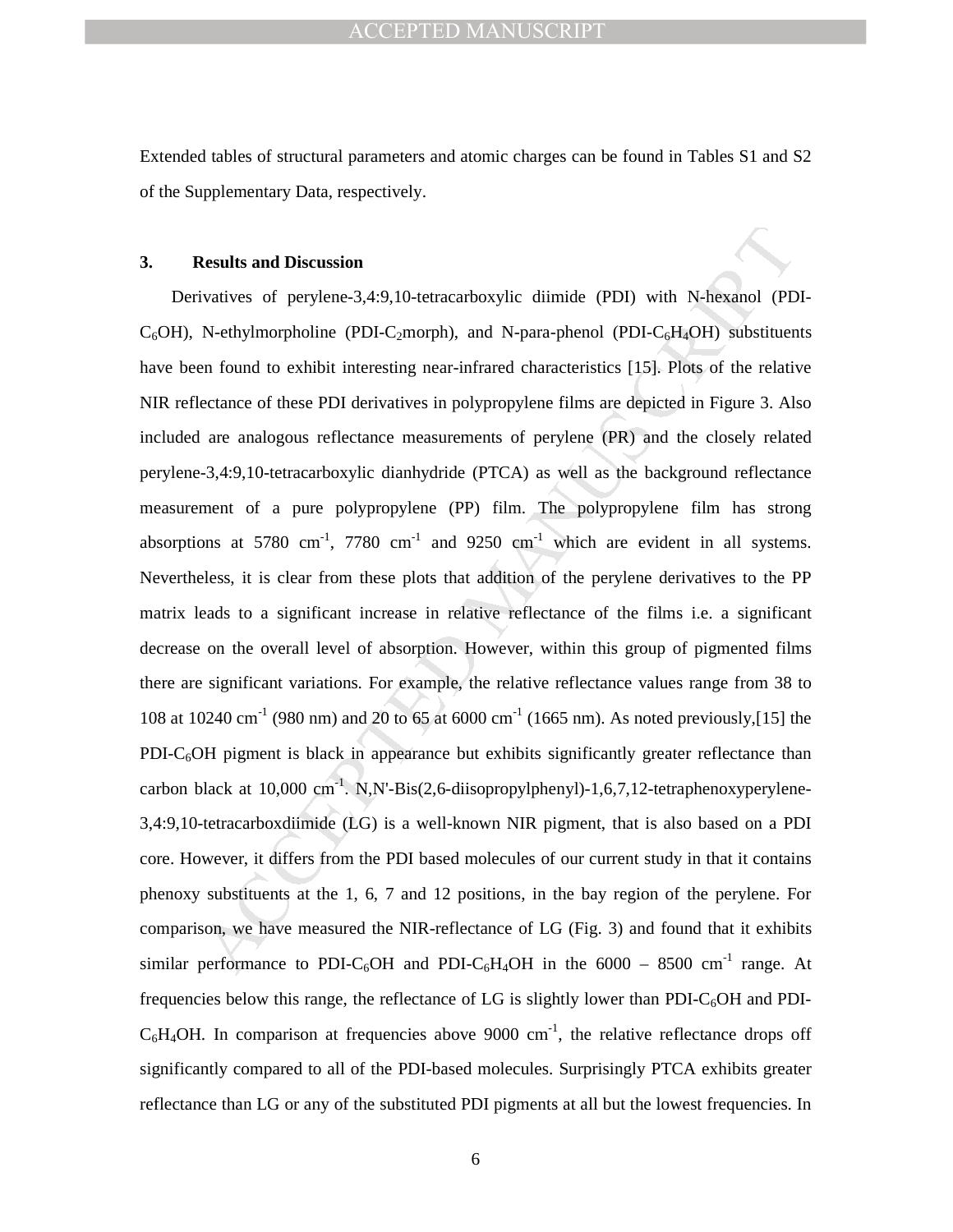comparison, the base perylene molecule (PR) exhibits quite low reflectance at low frequencies but there is a gradual increase in reflectance with frequency. At 6000 cm<sup>-1</sup> the order of reflectance (and measured reflectance values) of the perylene based pigments is as follows:

#### **PTCA (65) > PDI-C6OH (43), PDI-C6H4OH (42), LG (39) > PDI-C2morph (28) > PR (20)**

Clearly, the different substituents have a significant effect on the reflectance/absorbance properties of the polypropylene films. By studying this series of molecules it should be possible to identify some general features that can be used to understand the NIR reflectance/absorbance of this class of materials.

(65) > PDI-C<sub>6</sub>OH (43), PDI-C<sub>6</sub>H<sub>4</sub>OH (42), LG (39) > PDI-C<sub>2</sub>morph (28) > PR (20<br>arly, the different substituents have a significant effect on the reflectance/absorband<br>arly, the different substituents have a significan The specular reflectance of a material is dependent on the refractive index and consequently on the electronic structure of the material. Therefore, variations in NIRreflectance of these perylene based pigments could be the result of substituent effects, leading to a shift of electronic absorption maxima to/from the near-infrared region. Generally the compounds considered in this study give similar UV/Vis spectra comprised of three main peaks (Fig. 4). However, within this group of compounds there are subtle differences that can be related to the structural and electronic properties of the individual molecules.

The position of the first peak in the electronic spectrum of pristine perylene (PR) is calculated to occur at 429 nm in excellent agreement with the experimental value (430 nm), obtained in an  $N_2$  matrix at 20 K [22]. This peak arises from a singlet transition from the HOMO to the LUMO. The HOMO of perylene is in fact a set of doubly degenerate  $\pi$  bonding orbitals located on the central bonds of the naphthalene subunits of the molecule (Fig. 5a). Likewise, the LUMO of perylene is composed of a set of doubly degenerate  $\pi^*$  antibonding orbitals located on the same bonds. The energy gap  $(E_{H-L})$  between the frontier orbitals of perylene is 3.06 eV, providing a first approximation of the excitation energy, which plays an important role in determining the optical and electronic properties of the molecule. The second and third peaks, located at 253 nm and 189 nm, correspond to a complex set of excitations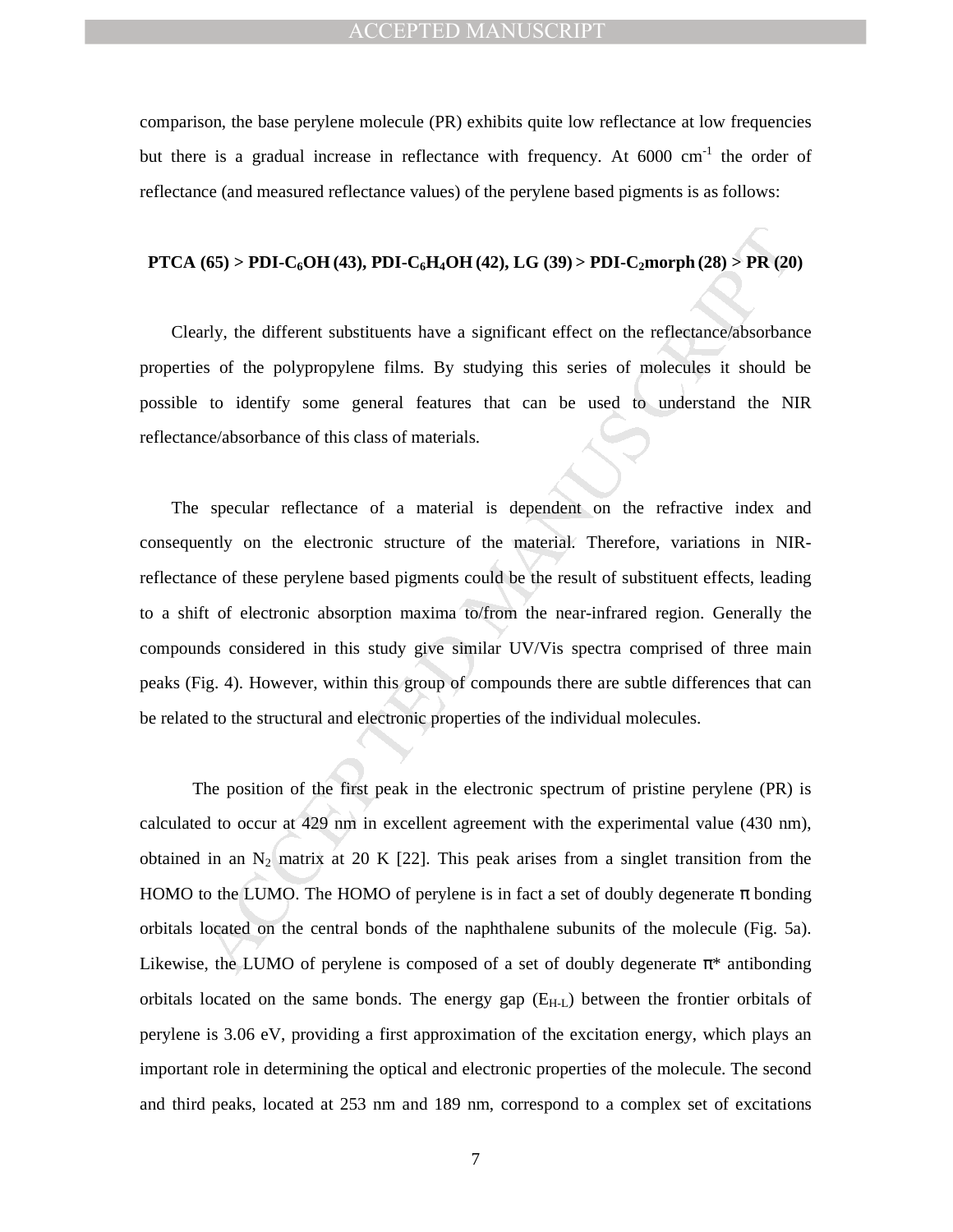involving transitions from a set of fourfold degenerate sub-HOMO  $\pi$  orbitals to a set of degenerate post-LUMO  $\pi^*$  orbitals, all of which are located in the bay region.

Derivatisation of perylene to PICA leads to a decrease in  $E_{H-L}$  and a correspondinal<br>liftnec peaks to longer wavelengths (Fig. 4a. Table 1). Similarly, conversion of PIC<br>eads to a further shift of the first and third pe Derivatisation of perylene to PTCA leads to a decrease in  $E_{H-L}$  and a corresponding shift of all three peaks to longer wavelengths (Fig, 4a, Table 1). Similarly, conversion of PTCA to PDI leads to a further shift of the first and third peaks to longer wavelength but a slight shift of the second peak to shorter wavelength.The first peak of PDI is calculated to occur at 506 nm which is in satisfactory agreement with the experimental value (524 nm) in DMSO. However, we note that solvent effects can be significant for this class of compounds [23]. The peaks for PTCA and PDI arise from a similar set of electronic transitions, as noted for perylene [24]. However, the  $\pi$ -aromatic system of these molecules has been substantially extended to include the carbonyl groups of the anhydride and diimide groups, respectively, as can be seen from the HOMO and LUMO projections (Fig 5b). Nevertheless, these absorptions remain outside the NIR-region.

 Several studies have looked at correlations between structural parameters, such as the length of the  $\pi$ -aromatic system ( $D_{XX}$ ) and absorption characteristics of organic pigment molecules. Pschirer et al. [20] were able to correlate the maximum absorption in the UV/Vis region with the inverse squared length of the  $\pi$ -aromatic system and achieved a large bathochromic shift of the absorption maximum, by increasing the degree of annulation i.e. adding rylene units. Pristine perylene has a planar highly symmetric structure with bond lengths characteristic of aromatic rings. Likewise, the two key derivatives of perylene, PTCA and PDI, also have planar structures [12] and the introduction of the anhydride or diimide functionality leads to only modest changes in the bonding of the perylene core [25]. However, as noted above, the anhydride and diimide functionalities significantly increase the length of the  $\pi$ -aromatic system which leads to the observed bathochromic shift in the UV/Vis absorption spectra. The  $D_{XX}$  values (11.373 Å and 11.333 Å, respectively) for these two molecules are very similar which corresponds with the similarity in the position of the first peak in the UV/V is spectrum. Likewise, the  $E_{H-L}$  values of PTCA and PDI are very similar but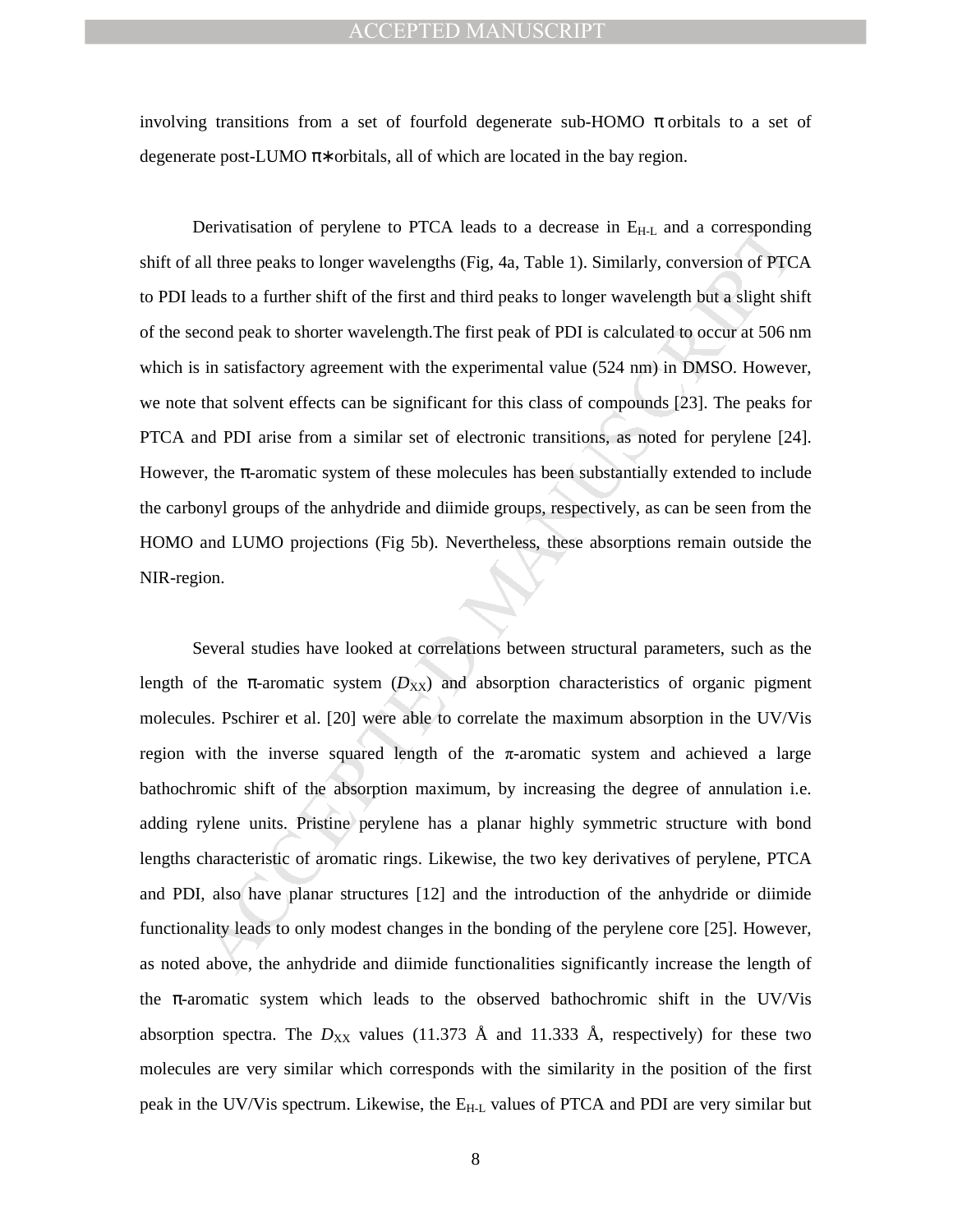substantially smaller than  $E_{H-L}$  for perylene, which is again consistent with the position of the first peaks in the UV/Vis spectra. These results also demonstrate that a significant lowering of the HOMO-LUMO gap could lead to increased NIR-absorption [3], [26].

The PDI molecule can be further derivatized via the introduction of substituents to the<br>atoms of the imides. The N-hexanol substituent (PDI-C<sub>o</sub>OH) leads to a slight decrea<br>which corresponds with a shift of the first peak The PDI molecule can be further derivatized via the introduction of substituents to the nitrogen atoms of the imides. The N-hexanol substituent (PDI- $C_6OH$ ) leads to a slight decrease in  $E_{H-L}$ , which corresponds with a shift of the first peak to slightly longer wavelength (Fig. 4b). The second peak is also shifted to longer wavelength, while the third peak is observed to move to shorter wavelength upon substitution. Table 1 also includes data for the N-butanol (PDI- $C_4$ OH) and N-ethanol (PDI-C<sub>2</sub>OH) derivatives of PDI, to highlight any effects that might arise from decreasing the substituent alkyl chain length. It is clear from the  $E_{H-L}$  and UV/Vis data that the position of the absorption maxima for this series of molecules is largely independent of the length of the substituent alkyl chain, within this range  $(C2 - C6)$ . For completeness we also provide data for the N-butyl (PDI-C<sub>4</sub>) derivative. Comparison between PDI-C<sub>4</sub> and PDI-C<sub>4</sub>OH reveals that there is essentially no difference in the UV/Vis absorption characteristics of these two molecules, indicating that this is independent of the terminal OH substituent.

The position of the first peak of the PDI-C<sub>2</sub>morph molecule also appears to be independent of the N-alkyl substituent. However, the  $E_{H-L}$  for PDI-C<sub>2</sub>morph is significantly smaller than for the other PDI derivatives and the second and third peaks are significantly shifted, suggesting involvement of the terminal morpholine group in the absorption characteristics. Introduction of N-aryl groups leads to either a slight increase or no change in  $E_{H-L}$  and corresponding shifts in the absorption maxima. Comparison between the N-phenyl derivative (PDI-C<sub>6</sub>H<sub>5</sub>) and the N-para-phenol derivative (PDI-C<sub>6</sub>H<sub>4</sub>OH), reveals only a marginal difference in  $E_{H-L}$ . However, there is a slight shift of the first and second peaks to longer wavelength, with a more significant shift of the third peak. The  $E_{H-L}$  for LG is 2.526 eV which is only marginally lower than  $E_{H-L}$  for PDI-C<sub>6</sub>H<sub>5</sub>, indicating that the addition of phenoxy groups to the bay region of the perylene core has a minimal effect on the electronic spectrum of this system.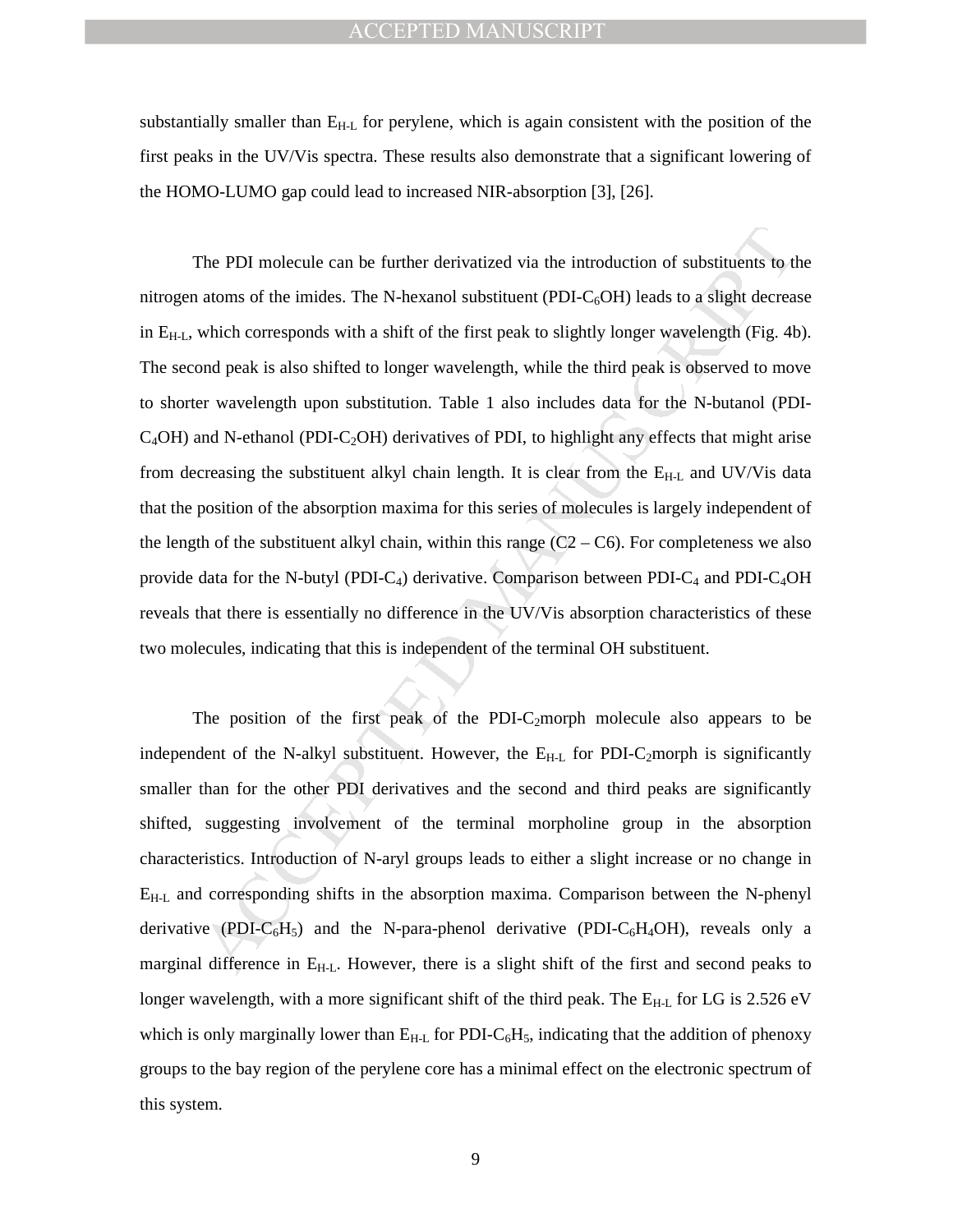As noted above, changes in the absorption maxima can often be correlated with structural variations induced by substituents. The introduction of R groups to the nitrogen atoms of the diimides  $(P1 - P4)$  i.e. end-substitution, is found to have a slight effect on the local bond lengths  $(N-C_f)$  but relatively little effect on the more remote bonds. However, in all of the substituted diimide compounds there is an overall lengthening of  $D_{XX}$  and  $d_{OO}$  and a shortening of  $D_{OO}$ . This is due largely to changes in the O-C<sub>f</sub>-N and C<sub>f</sub>-N-C<sub>f</sub>' angles of the diimides, in agreement with the observation of Pichierri, [9] that an increase in  $D_{XX}$  generally correlates with a decrease in  $D_{\text{OO}}$ . However, given the small magnitude of the variations, it is difficult to detect a direct relationship between these structural parameters ( $D_{XX}$ ,  $D_{OO}$  and  $d_{OO}$ ) and the observed shifts in UV/Vis absorption maxima or NIR reflectance.

t the dimides (P1 - P4) i.e. end-substitution, is found to have a slight effect on the diengths (N-C<sub>t</sub>) but relatively little effect on the more remote bonds. However, in a ubstituted dimide compounds there is an overall Han and co-workers [27-30] have shown that intermolecular interactions can have a significant effect on the photophysical and photochemical properties of chromophores. Hbonding to a range of chromophores is found to be significantly strengthened upon photoexcitation and has a significant effect on absorption and fluorescence spectra. Consequently, we have investigated the effect of H-bonding on the UV/Vis absorption spectra of selected perylene pigments. In particular, we have calculated the absorption spectra of PDI with a water molecule coordinated to the diimide group and found no change in the position of the first peak but a slight shift to longer wavelength  $($   $\sim$  4 nm) for the second peak and a shift to shorter wavelength for the third peak  $( \sim 9 \text{ nm})$ . Similarly, we investigated the effects of water coordination to both the carbonyl oxygen and the bridging oxygen of the anhydride groups and found that there is only a very slight shift of the first peak to longer wavelength  $($   $\sim$  4 nm) and no change at all for the second and third peaks. Therefore, unlike coumarin and fluoenone, [30] which are carbonyl chromophores, PDI and PTCA are relatively unaffected by intermolecular H-bonding.

In a similar context, we have investigated the effects of solvation through the application of a self-consistent reaction field (SCRF) with a dielectric constant of  $\epsilon = 78.3553$ ,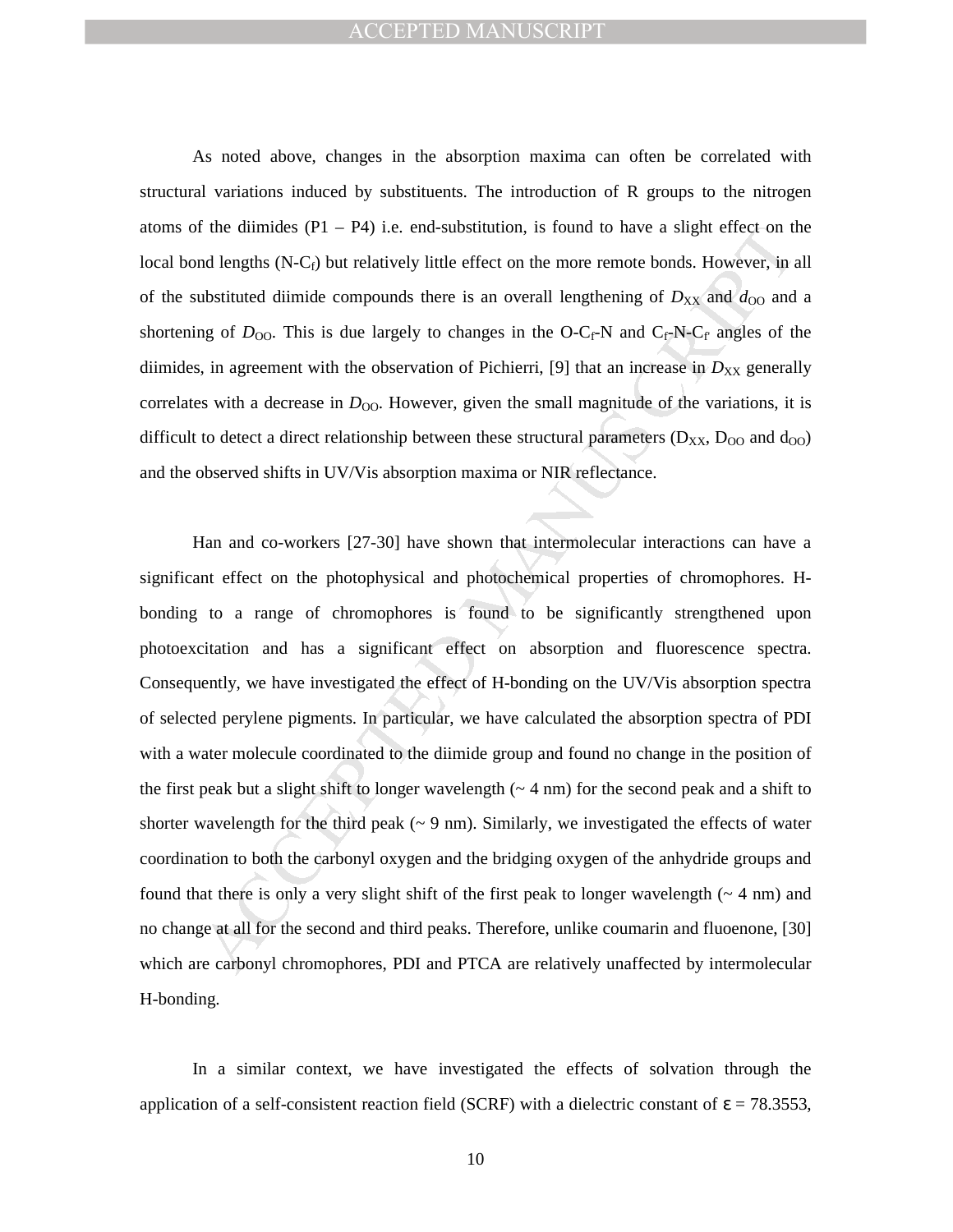which is appropriate for modelling water. In the case of PDI, the first peak in the electronic spectrum exhibits a shift to longer wavelength  $($   $\sim$  18 nm) but as for the explicit H-bonding interactions discussed above, this is insufficient to impact on absorbance in the NIR. We note that the second peak exhibits a similar shift to longer wavelength but that the third peak is unaffected. The PTCA pigment exhibits very similar behaviour in the presence of the water SCRF.

second peak exhibits a similar shift to longer wavelength but that the third peak<br>ed. The PTCA pigment exhibits very similar behaviour in the presence of the wat<br>ed. The PTCA pigment exhibits very similar behaviour in the The energies of the frontier orbitals of PTCA and PDI based molecules show significant variation with substituent. However, as noted above there are only slight variations in  $E_{H-L}$  with N-substitution, which corresponds with the experimental observations of Klebe et al. [34] that N-substituted PDI monomers generally show closely related absorption maxima, regardless of the substituents. Pichierri [9] also observed that  $E_{H-L}$  remains almost constant for N-alkyl and N-aryl derivatives of PDI, due to a strong linear correlation ( $R^2 = 0.9994$ ) between  $E_{LUMO}$  and  $E_{HOMO}$ . As Huang et al. [31] have noted, the nitrogen atoms of PDI are at a nodal plane for both the HOMO and LUMO. Therefore, the introduction of substituents at N is likely to have only an inductive effect on both frontier orbitals, leading to little change in E<sub>H-L</sub> and the optical properties. The terminal OH groups of PDI-C<sub>6</sub>OH, PDI-C<sub>4</sub>OH and PDI-C<sub>2</sub>OH are too remote to have any significant inductive effect on  $E_{H-L}$ . However, as noted above, the PDI- $C_2$ morph derivative has a significantly lower  $E_{H-L}$  value than the other PDI derivatives. Figure 5c reveals that the HOMO of PDI-C<sub>2</sub>morph is located on the substituent rather than the perylene core and is significantly raised in energy, which should lead to a decrease in excitation energy. However, the first peak remains in essentially the same position because this still corresponds to excitation from the  $\pi$  bonding orbital to the  $\pi^*$  anti-bonding orbital of the PDI. In comparison, peaks 2 and 3 are moved to longer wavelengths compared to the other alkyl substituted PDIs, due to the influence of the morpholine group. In particular, the peak at 343 nm is largely due to a singlet excitation from the HOMO, located on morpholine, to a post-LUMO orbital located on the PDI. However, there are also contributions from excitations of lower energy occupied orbitals delocalised across the PDI and ethyl groups to the LUMO. Likewise, the peak at 255 nm involves singlet excitations from occupied orbitals on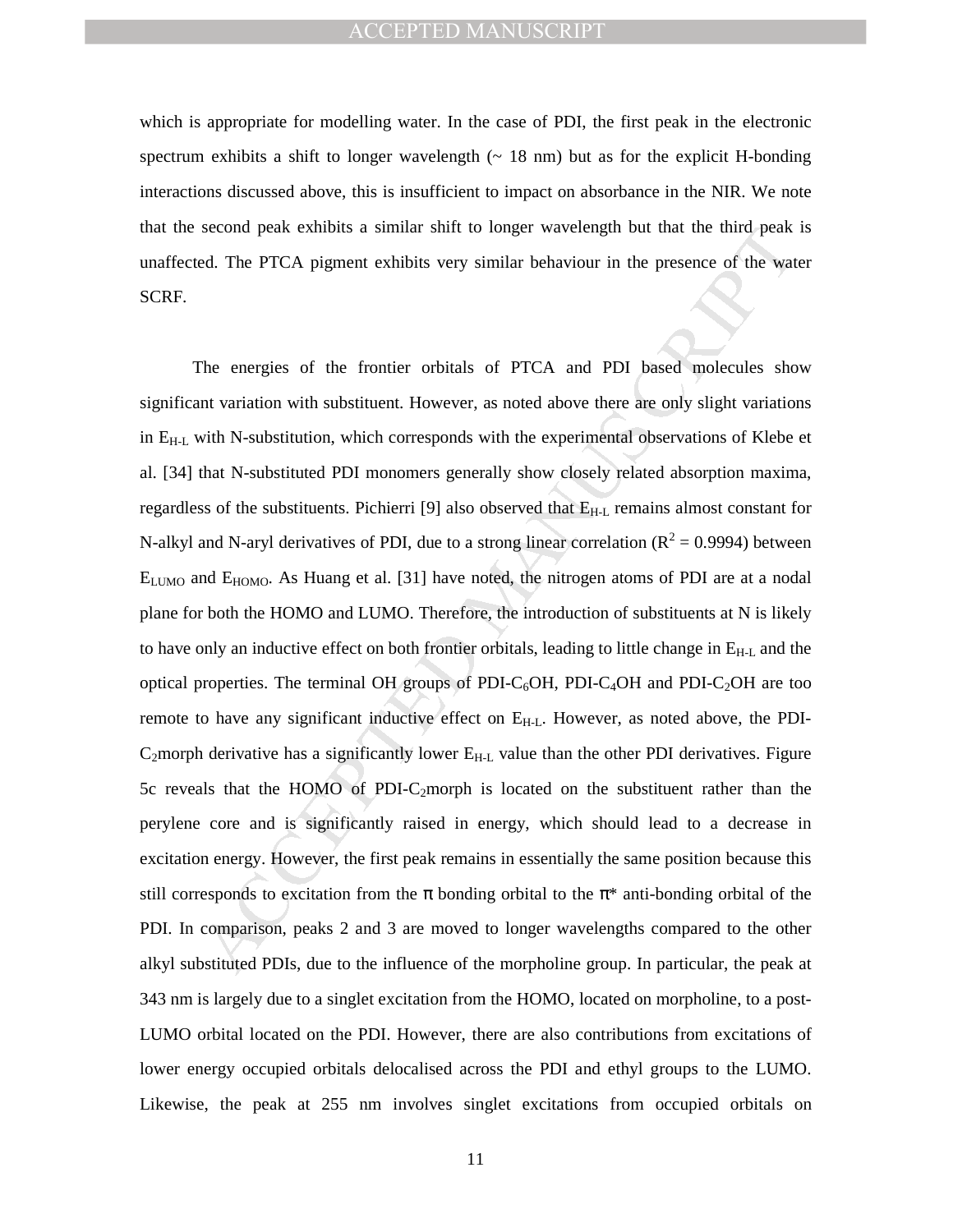morpholine to unoccupied orbitals centred on the PDI. Pichierri [9] noted that PDIs with Nmethyl-pyridyl cation and N-p-phenylazophenyl substituents also have HOMOs located on the substituents and exhibit small  $E_{H-L}$  values and we suggest that these compounds might therefore exhibit similar features in their UV/Vis spectra.

The para-OH group of PDI- $C_6H_4OH$  appears to have a slight inductive effect, with the first and second peaks moving to slightly longer wavelengths compared to PDI- $C_6H_5$ . The third peak shows the largest move to longer wavelength because it largely arises from excitations of either occupied orbitals delocalised across the phenol groups to unoccupied orbitals of the PDI or, alternatively, from occupied PDI orbitals to unoccupied orbitals delocalised across the phenol groups. However, once again these variations in UV/Vis peak positions are insufficient to account for the observed trends in reflectance.

exhibit similar features in their UV/V is spectra.<br>
The para-OH group of PDI-C<sub>o</sub>H<sub>4</sub>OH appears to have a slight inductive effect, with the second peaks moving to slightly longer wavelengths compared to PDI-C<sub>o</sub>H<sub>5</sub>. The NIR absorption can also arise from overtones and combinations of fundamental IR vibrations. Simulated IR spectra for selected molecules are shown in Figure 6. The IR spectrum of perylene contains a range of intense peaks in the low frequency region including, out-of-plane distortions at 782 cm<sup>-1</sup> and 830 cm<sup>-1</sup>, an in-plane rocking mode at 1423 cm<sup>-1</sup> and aromatic C-C stretches at  $\sim 1650$  cm<sup>-1</sup>. However, two of the most intense peaks in this spectrum occur in the high frequency region  $(\sim 3200 \text{ cm}^{-1})$  and are due to asymmetric and symmetric C-H stretches. The PTCA molecule has a range of very intense peaks in the low frequency region of the spectrum due to, C-O vibrations of the anhydride (1070, 1151 cm<sup>-1</sup>), C=O stretching  $(1853 \text{ cm}^{-1})$  and C-C aromatic stretches  $(1645 \text{ cm}^{-1})$ . However, introduction of the dianhydride groups removes several C-H bonds and the remaining vibrations associated with C-H stretching  $(\sim 3250 \text{ cm}^{-1})$  are extremely weak.

The most intense absorptions in the IR spectra of the PDI based molecules (Fig. 6b) are due to the C=O bonds of the carboximides  $(1780 - 1860 \text{ cm}^{-1})$  and the aromatic C-C bonds of the perylene core (1260 – 1650 cm<sup>-1</sup>). For the unsubstituted PDI molecule the only significant absorption in the high-frequency region is the N-H stretch of the carboximide, located at 3523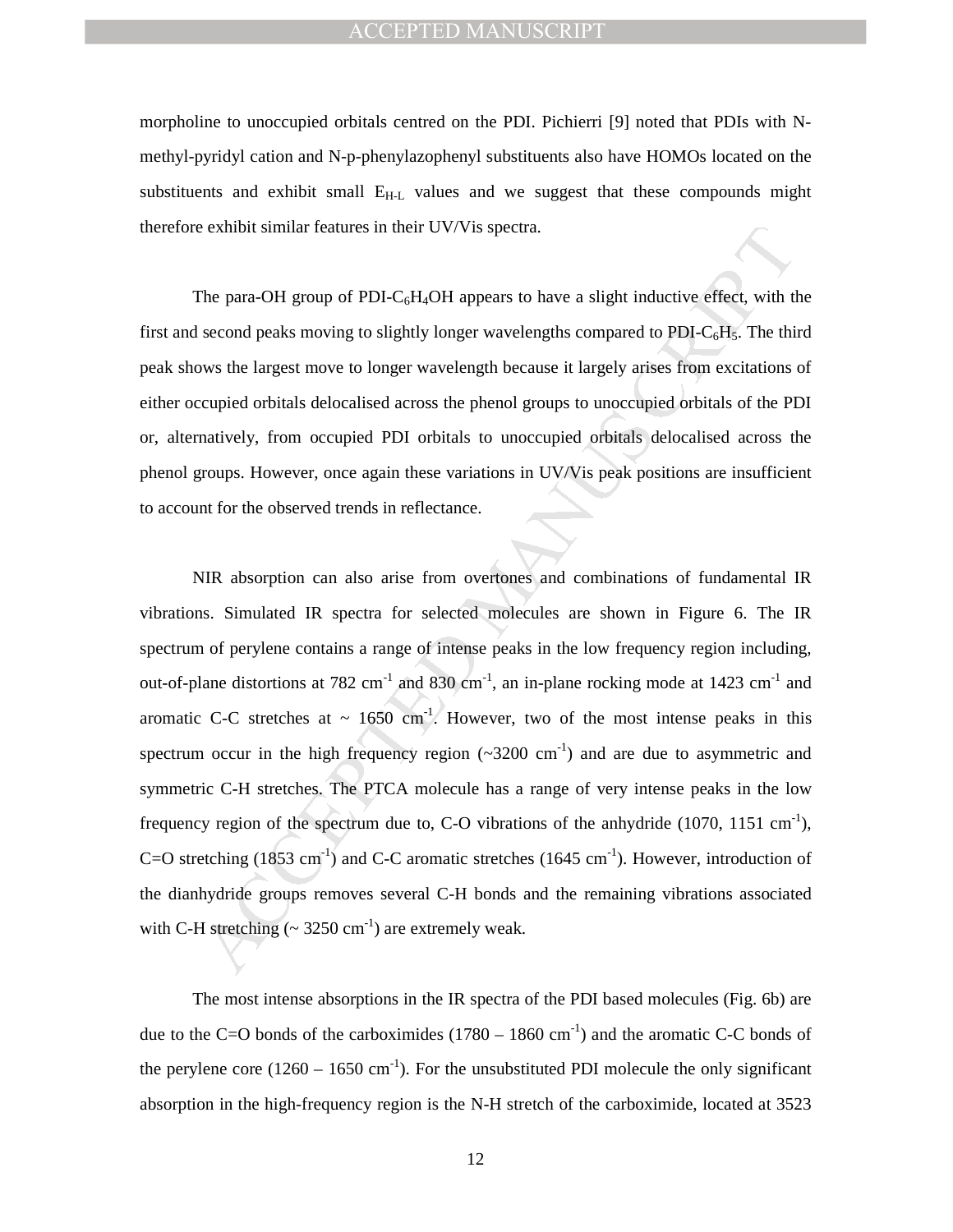$cm<sup>-1</sup>$ . Substitution at the nitrogen of the carboximide naturally removes the N-H stretch from the IR spectrum, however, this generally introduces a range of new absorption peaks in the high frequency region (3000 – 3240 cm<sup>-1</sup>), corresponding to C-H vibrations of the alkyl chains. For PDI-C<sub>6</sub>OH, PDI-C<sub>4</sub>OH and PDI-C<sub>2</sub>OH, an additional low intensity absorption at ~3750  $cm<sup>-1</sup>$  corresponds to the O-H stretch of the terminal alcohols. PDI-C<sub>2</sub>morph also has a collection of alkyl C-H absorptions but not the O-H stretch. In PDI-C $_6H_4OH$  the most intense new peak in the high frequency region is due to the phenolic OH stretch  $(3752 \text{ cm}^{-1})$ . However, there are also a collection of low-intensity aromatic C-H stretches  $(3175 - 3240 \text{ cm}^{-1})$ . In the case of LG, there are vibrations arising from both the alkyl and aromatic C-H bonds and these lead to a significant cluster of peaks in the high frequency region, that are more intense than those observed for PDI- $C_6H_4OH$  or PDI- $C_6OH$ .

-C<sub>6</sub>OH, PDI-C<sub>4</sub>OH and PDI-C<sub>2</sub>OH, an additional low intensity absorption at  $-372$ <br>rresponds to the O-H stretch of the terminal alcohols. PDI-C<sub>2</sub>morph also has<br>on of alkyl C-H absorptions but not the O-H stretch. In PD Overtones of the high-frequency fundamental vibrations (C-H, O-H and N-H) make the most significant contribution to absorption in the NIR region [32]. Likewise, combinations of these high-frequency fundamental vibrations also extend into the NIR region. Therefore, we focus primarily on these high frequency modes to gain a better understanding of the NIRreflectance/absorbance characteristics of these selected pigments. Vibrational overtone and combination bands occur as a result of anharmonicity, which arises from the fact that the potential energy of bonds in real molecules is better described by Morse functions, than the idealised quadratic functions of the harmonic oscillator [32]. Anharmonicity also arises from the fact that there is a non-linear relationship between the dipole moment of a bond and the displacement of the bonded atoms during a vibration [32]. Generally anharmonicity leads to a lowering of the frequency of the fundamental vibrations, overtones and combination modes. Table 2 presents a list of the high-frequency IR active fundamental vibrations, determined harmonically and anharmonically, with the corresponding first overtones  $(2v_1)$  and binary combinations  $(v_1 + v_2)$ , for PR, PDI and PTCA.

PR has three high frequency fundamental vibrations of strong, medium and weak intensity, respectively. Both the harmonic and anharmonic overtones extend into the NIR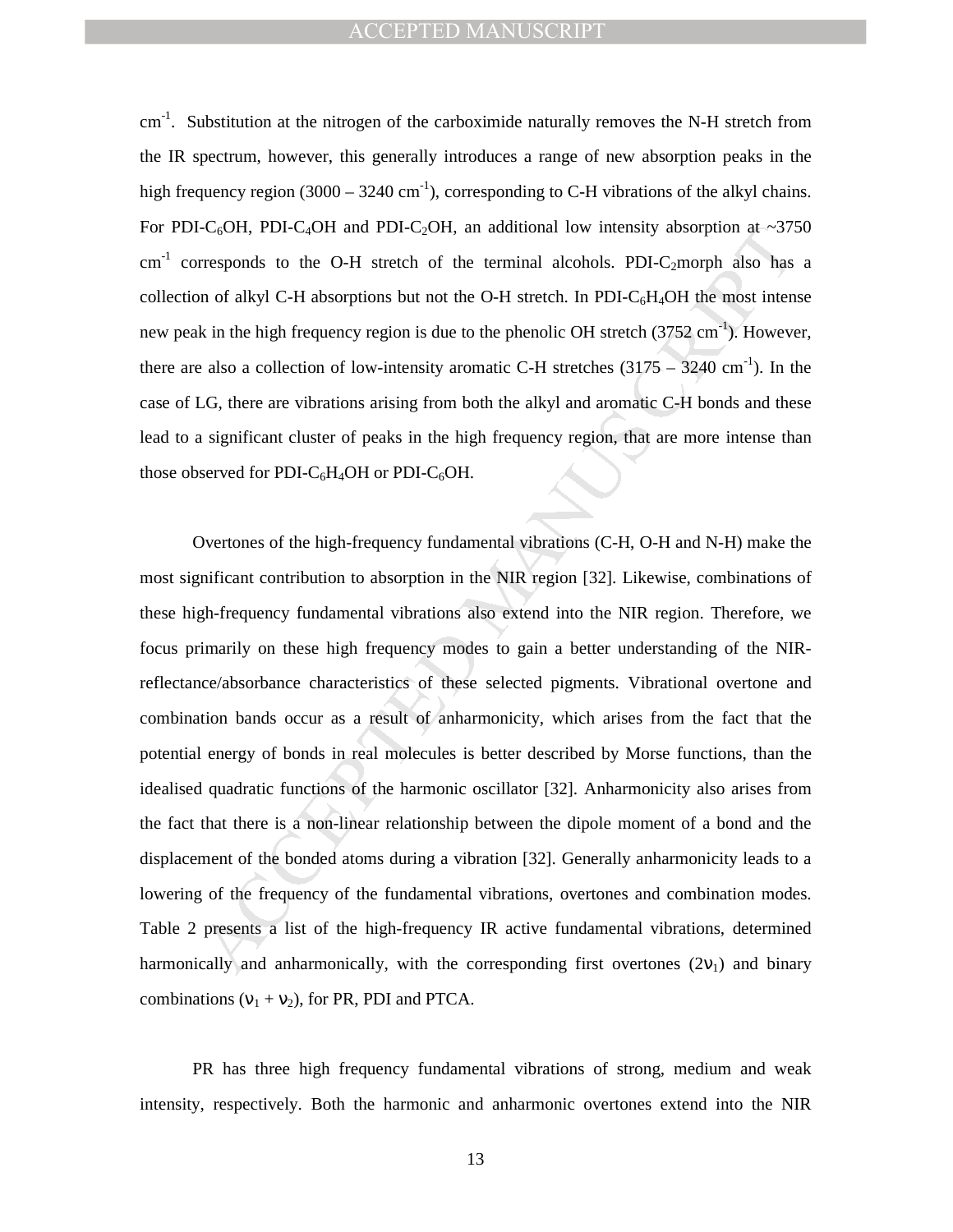region. However, overtones from the strong intensity asymmetric and medium intensity symmetric stretches of the C-H bonds at the 3, 4, 9 and 10 positions, lead to the greatest absorption in the NIR region. Similarly, combination bands of the three high frequency fundamental vibrations of PR extend into the NIR region and lead to significant absorbance. The high symmetry of this molecule also facilitates coupling of C-H vibrations with aromatic C-C vibrations leading to additional complex combination modes in the NIR (not shown).

Antal vibrations of PR exterd into the NIR region and lead to significant absorbance<br>h symmetry of this molecule also facilitates coupling of C-H vibrations with aromat<br>rations leading to additional complex combination mo Derivatisation of PR to PTCA removes the C-H stretches arising from positions 3, 4, 9, and 10 of the perylene ring. Consequently there are no corresponding overtone or combination modes, leading to significantly reduced absorbance in the NIR. However, the electron withdrawing dianhydride groups also result in the remaining high-frequency fundamental vibrations of PTCA moving to slightly higher frequency than the corresponding vibrations of PR. Consequently, the remaining overtones and combination modes extend further into the NIR than for PR. However, as noted earlier, these vibrations are extremely weak, leading to minimal absorption in the NIR, which explains the large variation in NIR absorbance/reflectance observed between PR and PTCA. PDI has only one strong intensity absorption in the high frequency region, due to the N-H stretch, and several weak intensity C-H modes, and therefore, should have greater NIR reflectance than PR but lower reflectance than PTCA.

The PDI derivatives share features in common with PTCA in that they have a reduced number of perylene C-H stretches. However, as noted above, the N-hexanol, Nethylmorpholine, and N-phenol substituents introduce additional C-H and O-H vibrations (Table 3) that have overtones and combinations in the NIR. In the first instance, this accounts for the lower NIR reflectance of these molecules relative to PTCA. However, additional factors need to be considered to account for the relative absorbance of the PDI molecules. Importantly, combination bands can only arise from vibrations involving the same functional group and having the same symmetry [32]. Therefore the perylene C-H bonds remain isolated from the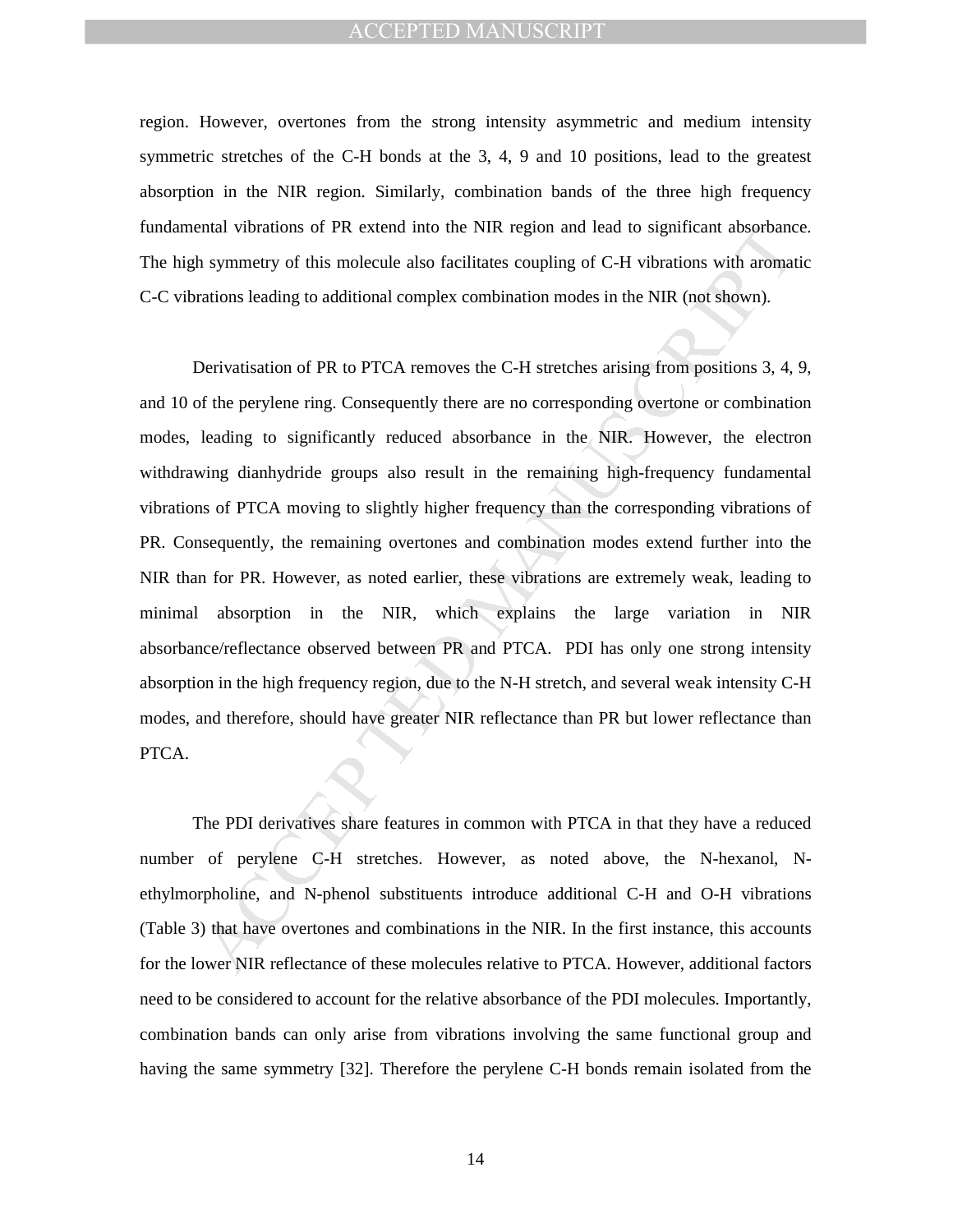high-frequency vibrations of the N-substituents and only make a minimal contribution to the observed NIR absorbance.

PDI-C<sub>6</sub>OH and PDI-C<sub>6</sub>H<sub>4</sub>OH exhibit similar NIR reflectance levels at 6000 cm<br>having quite different profiles in the high-frequency IR region. For example, PD<br>as quite a large number of high-frequency C-H fundamental vi PDI-C<sub>6</sub>OH and PDI-C<sub>6</sub>H<sub>4</sub>OH exhibit similar NIR reflectance levels at 6000 cm<sup>-1</sup>, despite having quite different profiles in the high-frequency IR region. For example, PDI- $C_6$ OH has quite a large number of high-frequency C-H fundamental vibrations which leads to a large number of overtones in the NIR (Table 3). In comparison,  $PDI-C<sub>6</sub>H<sub>4</sub>OH$  has relatively few high frequency vibrations and therefore has a correspondingly small number of overtones. However, one of the factors affecting the intensity of overtone and combination bands is the degree of anharmonicity associated with the vibrations. In this regard the average anharmonicty of the aromatic C-H vibrations is higher than the average anharmonicity of the alkyl C-H vibrations. Therefore, the overtones of the aromatic groups are of higher intensity than the corresponding hexyl overtones. Likewise, both molecules have high frequency O-H stretches but this mode is quite weak in the PDI- $C_6$ OH molecule. In comparison the O-H stretch of PDI- $C_6H_4OH$  is quite strong, which contributes to higher absorption in the NIR, partly offsetting the advantage of having fewer high-frequency C-H vibrations. The LG pigment has a similar reflectance profile to PDI-C<sub>6</sub>OH and PDI-C<sub>6</sub>H<sub>4</sub>OH at the low frequency region of the NIR-region. However, LG contains multiple alkyl and aromatic groups, with a large number of high-frequency C-H fundamental vibrations. Consequently, this leads to a large number of overtones and combinations in the high-frequency end of the NIR-region, and significantly diminished reflectance.

Equation 1 demonstrates the relationship between the energy of an oscillating bond (*E*), the force constant of the bond  $(k)$  and the effective mass of the subunit  $(m_{\text{eff}})$ .

$$
E = \frac{h}{2\pi} \sqrt{\frac{k}{m_{\text{eff}}}}
$$
 (1)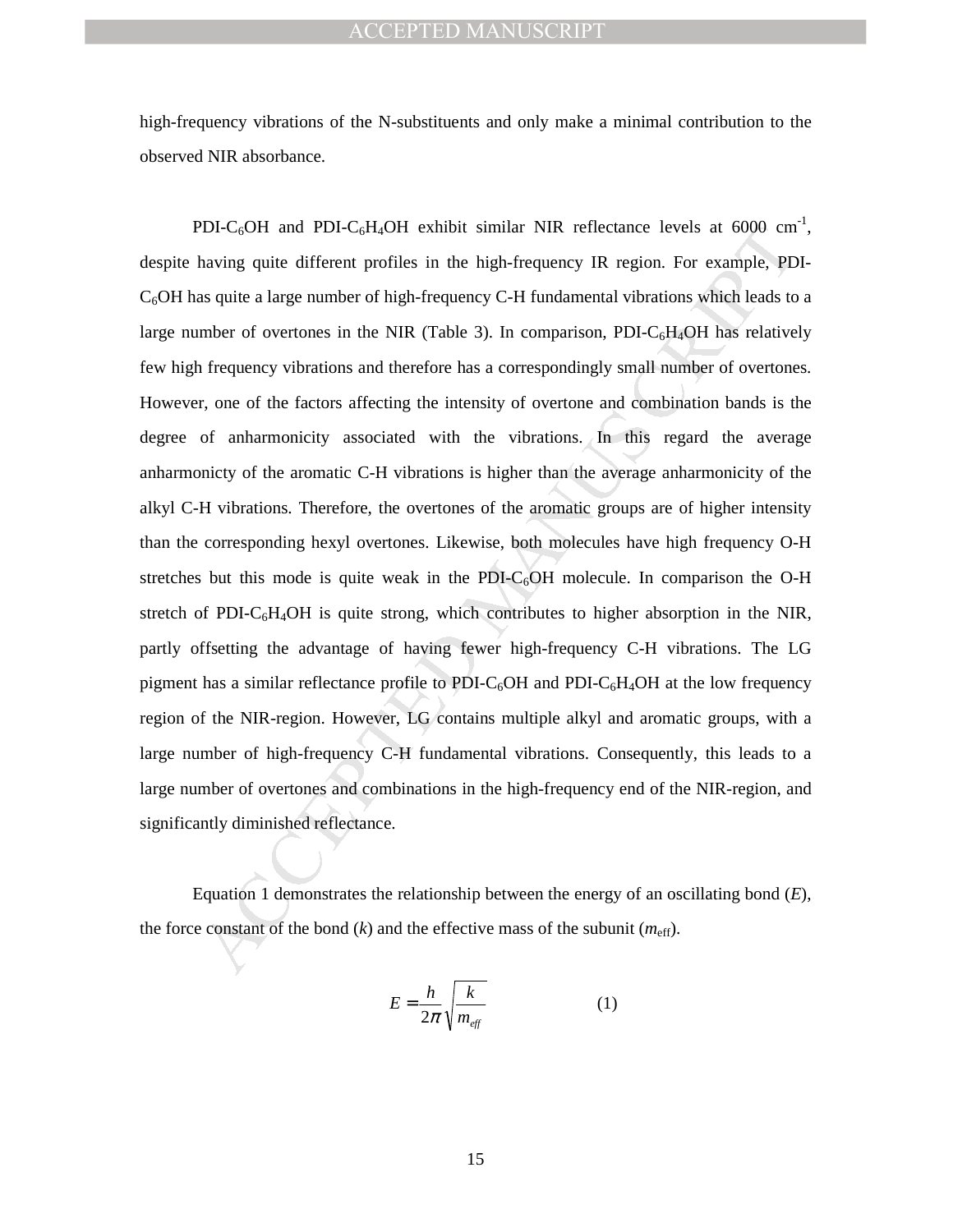Consequently, the atomic masses and bond strengths of the functional groups in a molecule have a significant impact on the positions and intensities of NIR bands. Table 3 includes data on force constants and effective masses associated with the high frequency vibrations of the selected PDI derivatives.

Comparison of PDI-C<sub>6</sub>OH with PDI-C<sub>6</sub>H<sub>4</sub>OH reveals that the force constants for the high frequency aromatic C-H vibrations are higher than the force constants for alkyl C-H stretches, which leads to a significant difference in the intensities of the absorption bands of the corresponding overtones and combinations. Additionally, the C-H force constants for the phenol group of PDI-C $_6H_4OH$  are fairly consistent, contributing to a consistent level of absorption by this group of vibrations. In comparison, the C-H force constants of the hexyl group of PDI-C<sub>6</sub>OH span a larger range than observed for the phenyl group, which leads to variability in absorption intensities. In comparison, there is relatively little difference in the effective masses of the CH and CH<sub>2</sub> vibrational modes.

Comparison of PDI-C<sub>o</sub>OH with PDI-C<sub>o</sub>H<sub>1</sub>OH reveals that the force constants for the comparison of PDI-C<sub>o</sub>OH with PDI-C<sub>o</sub>H<sub>1</sub>OH reveals that the force constants for alkyl C<sub>-</sub><br>s, which leads to a significant difference PDI-C<sub>2</sub>morph like PDI-C<sub>6</sub>OH contains a largely alkyl based substituent but exhibits a significantly poorer level of NIR reflectance. The ethylmorpholine substituent of PDI-C<sub>2</sub>morph contributes a large number of high-frequency alkyl C-H vibrations to the IR spectrum of the molecule. However, unlike PDI-C<sub>6</sub>OH, all of the CH<sub>2</sub> groups are adjacent to electronegative substituents. Consequently, neighbouring group effects are particularly strong in PDI-C<sub>2</sub>morph, leading to larger force constants compared to the hexyl group of  $PDI-C<sub>6</sub>OH$  and stronger absorption. A significant number of the ethylmorpholine vibrations are also asymmetric vibrations. These asymmetric vibrations are generally more anharmonic than corresponding symmetric stretching vibrations and consequently overtones of the asymmetric stretches are generally more intense. This makes a significant contribution to the lower NIR reflectance of PDI-C<sub>2</sub>morph.

Band intensity (*I*) is also directly proportional to the square of the change of the dipole moment  $(\mu)$  according to: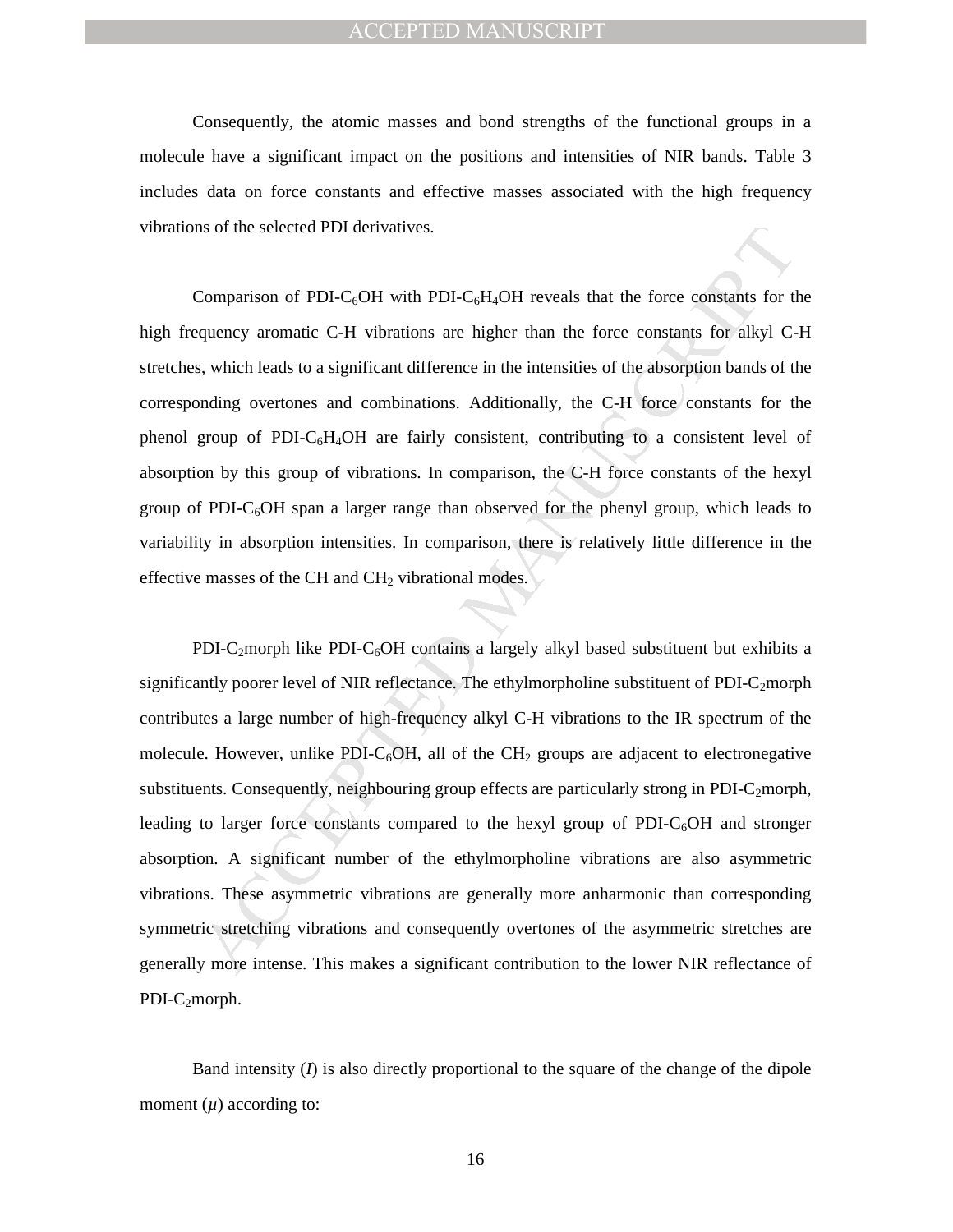$$
I = \left(\frac{d\mu}{dQ}\right)_0^2\tag{2}
$$

where Q represents the normal coordinate of the vibration. The bond dipole moments are naturally very dependent on the structure, symmetry and charge distributions within the molecule. Molecular dipole moments are also particularly important, as coupling of molecular vibrations with changes in the dipole moment cause absorption in the near infrared region [33].

where Q represents the normal coordinate of the vibration. The bond dipole momentally very dependent on the structure, symmetry and charge distributions within the. Molecular dipole moments are also particularly important, The charge distribution for perylene is quite simple with the bridging carbon atoms almost neutral while the peripheral carbons carry negative charges that are balanced by the positive charges of the hydrogen atoms. Upon conversion to PTCA or PDI there is only a very minor redistribution of the charges of the perylene core, while the peripheral carbon atoms show decreases in charge due to the introduction of the anhydride or diimide groups, respectively. Naturally the carbon atom of the carbonyl groups carry a substantial positive charge  $(+0.684)$  and the adjacent oxygen and/or nitrogen atoms carry substantial negative charges (-0.580 and -0.657, respectively). The polarity of these bonds contributes to the strong intensity of their corresponding IR vibrational modes. Nevertheless, these planar molecules have no overall molecular dipole moment.

Introduction of both N-alkyl and N-aryl substituents to PDI has only a minor effect on the charges of the diimide groups, while the perylene core remains largely unchanged. Therefore, the conformations and charge distributions of the terminal substituents are most important in determining the dipole moments of these molecules.

The lowest energy structures of PDI-C<sub>6</sub>OH (P1), PDI-C<sub>4</sub>, PDI-C<sub>4</sub>OH and PDI-C<sub>2</sub>morph have the alkyl chains in an extended conformation (Fig. 7), in agreement with crystal structures for N-alkyl substituted PDIs [34]. Additionally, PDI-C<sub>6</sub>OH, PDI-C<sub>4</sub>, PDI-C<sub>4</sub>OH all have C<sub>2</sub> symmetry with terminal substituents aligned along the axis on opposite sides of the molecule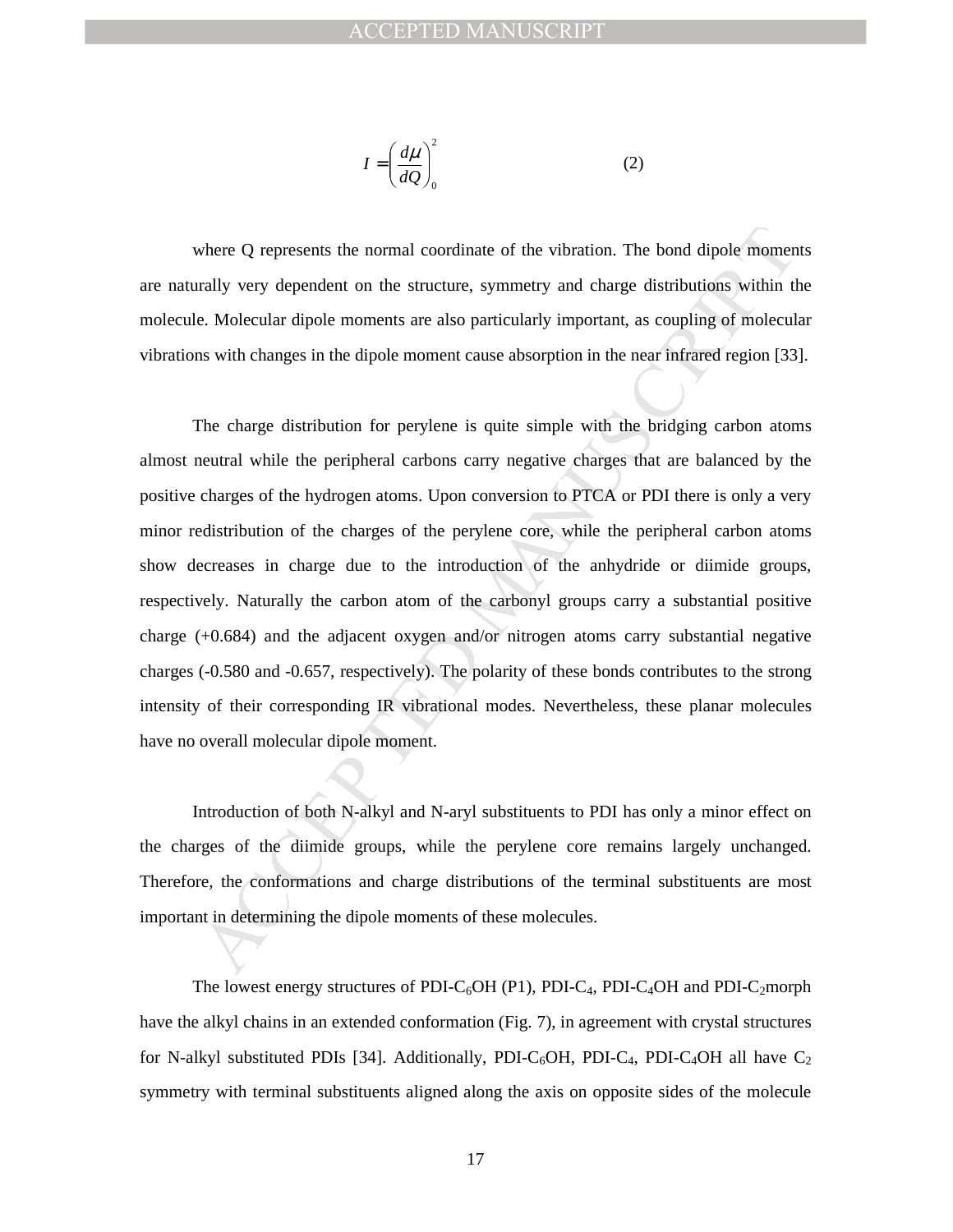mot ' lower in energy than the C<sub>3</sub> structure. Naturally, the C<sub>3</sub> structure of PDI-C<sub>2</sub>morp<br>et dipole moment. However, in the C<sub>1</sub> structure the twisting of the morpholine rin<br>the molecule having an overall dipole moment so that there is no net dipole moment. For PDI-C<sub>2</sub>morph both high symmetry  $(C_2)$  and low symmetry structures were identified as local minima. However, the  $C_1$  structure (Fig. 7) has one of the morpholine rings twisted relative to the  $C_2$  axis of the molecule and this structure is 2.80 kJ mol<sup>-1</sup> lower in energy than the  $C_2$  structure. Naturally, the  $C_2$  structure of PDI-C<sub>2</sub>morph has no net dipole moment. However, in the  $C_1$  structure the twisting of the morpholine ring results in the molecule having an overall dipole moment of 0.486 D, directed at an angle of 30- 45° to the plane of the perylene ring. The presence of this conformation within pigment particles will have a substantial effect on NIR absorbance, and accounts for the lower reflectance observed by the PDI-C<sub>2</sub>morph system. The lowest energy conformation of pigment PDI-C<sub>6</sub>H<sub>5</sub> and PDI-C<sub>6</sub>H<sub>4</sub>OH have the phenol substituents perpendicular to the plane of the perylene ring, which is in accord with previously reported [9] aryl substituted PDI structures. However, the symmetrical nature of these substitutions means that there is no net dipole moment.

One of the limitations of these compounds is their poor solubility in a range of solvents, due to strong intermolecular packing of the pigment molecules. One way to address this is through the addition of bulky substituents, to both the bay region of the perylene and the nitrogen of the diimide of PDI. As shown by LG, these may have little effect on the molecular electronic spectrum of the compound but can have a significant effect on the vibrational spectrum, particularly in the high frequency region.

#### **4. Conclusions**

Experimental measurements reveal that the order of reflectance (and measured relative reflectance values) at  $6000 \text{ cm}^{-1}$  for selected perylene based pigments is as follows:

#### $PTCA (65) > PDI-C<sub>6</sub>OH (43), PDI-C<sub>6</sub>H<sub>4</sub>OH (42) > PDI-C<sub>2</sub>morph (28) > PR (20)$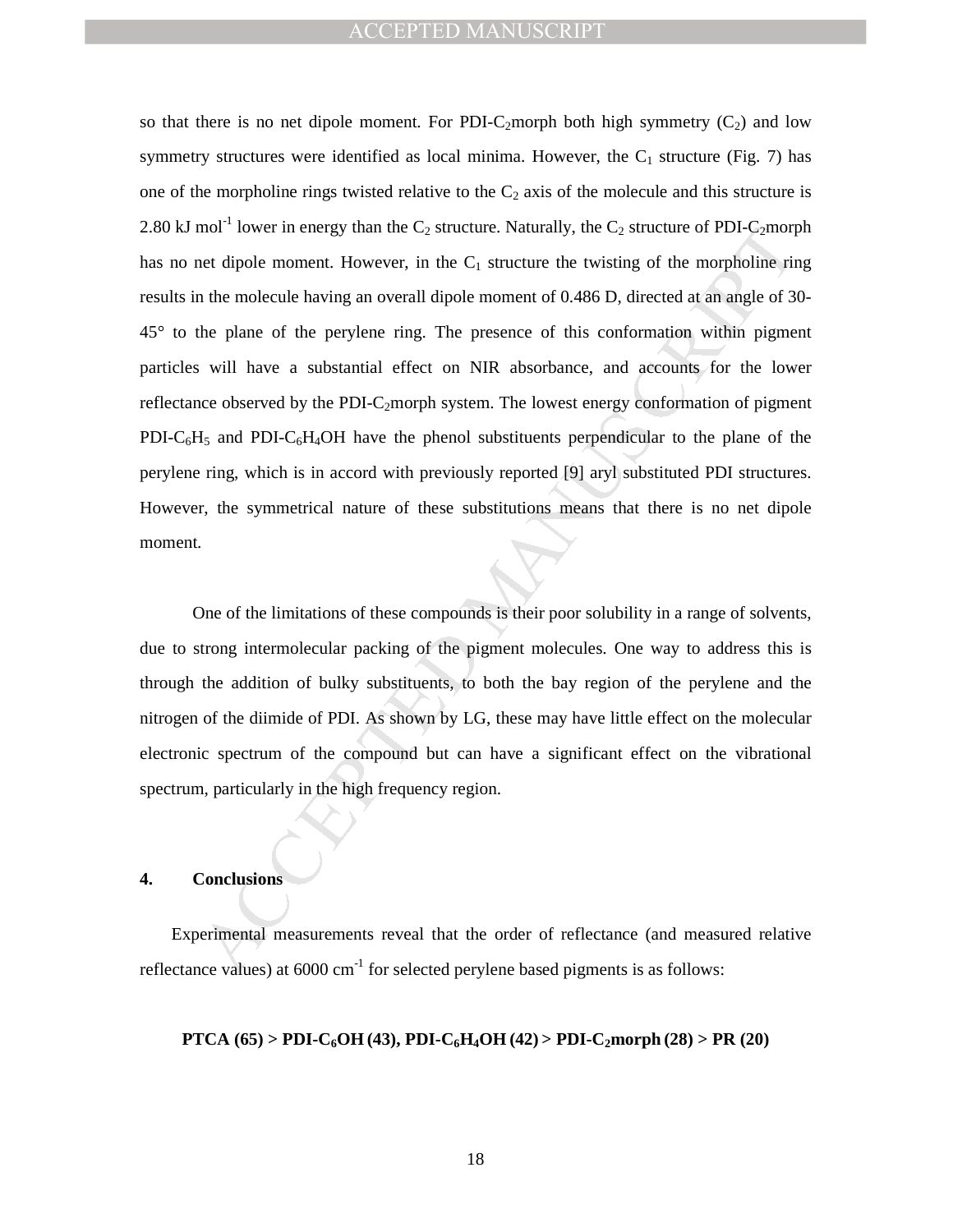Theoretical calculations combined with these experimental measurements have enabled interpretation of the absorption spectra of these pigments and provided a basis for understanding the variations in near-infrared (NIR) reflectance.

Derivatisation of perylene to perylene-3,4:9,10-tetracarboxylic dianhydride (PTCA) and perylene-3,4:9,10-tetracarboxylic diimide (PDI) leads to an extension of the π-aromatic system resulting in a decrease in the energy gap  $(E_{H-L})$  between frontier orbitals. Consequently, there is a bathochromic shift of UV/Vis absorption maxima towards the NIR region. Substitution at the nitrogen of PDI generally has only an inductive effect on the  $\pi$ -aromatic system, leading to minor shifts in the UV/Vis spectra. However, these trends are insufficient to account for the observed variations in NIR reflectance.

Derivatisation of perylene to perylene-3,4:9,10-tetracarboxylic dianhydride (PTC)<br>plene-3,4:9,10-tetracarboxylic diimide (PDI) leads to an extension of the  $\pi$ -aromat<br>esulting in a decrease in the energy gap (E<sub>HL</sub>) betw Infrared spectra reveal the presence of a number of high-frequency fundamental vibrations that have overtones and combination modes in the NIR region. However, the number and strength of these high-order modes is functional group dependant. Aromatic groups lead to a small number of intense NIR bands, while alkyl groups generally lead to a greater number of less intense NIR bands. The intensity of the bands can be related to the anharmonicity of the fundamental vibrations, the force constants and change in dipole moment of the vibrating bonds. However, neighbouring group effects and/or a molecular dipole moment can substantially alter the intensity of these bands. These results lead us to the conclusion that to achieve high reflectance/low absorbance in the NIR region, it is necessary to use pigments that have a minimal number of functional groups with high-frequency fundamental vibrations, and sufficient symmetry so as to ensure that the molecules have no net dipole moment, as is found in PTCA.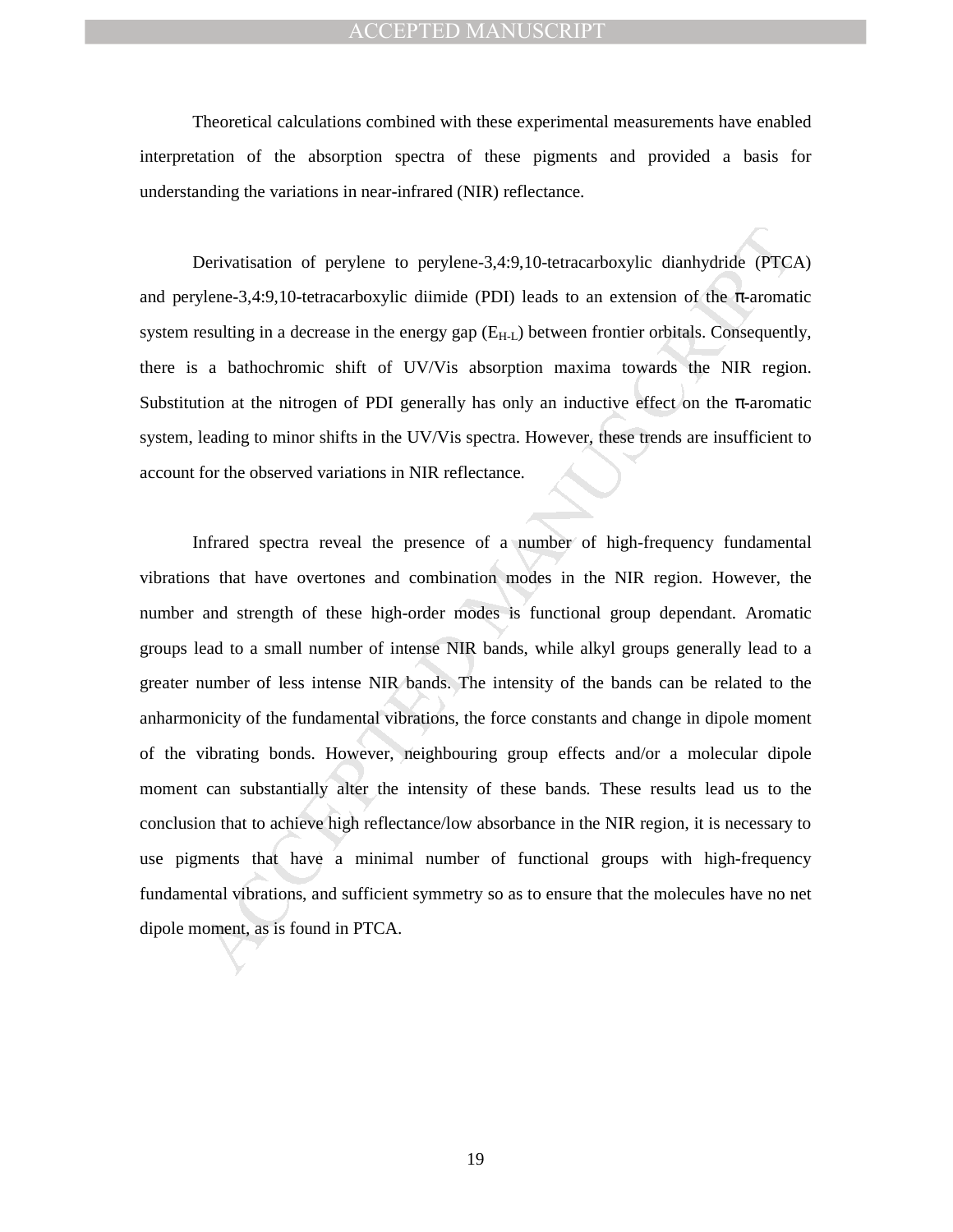#### **Acknowledgements**

B. K gratefully acknowledges AutoCRC for providing financial support for this research project. D.J.H acknowledges generous allocations of computing time from the Australian National Computational Infrastructure (NCI) facility.

#### **References**

-

<sup>1</sup> Soeriyadi AH, Trouillet V, Bennet F, Burns M, Whittaker MR, Boyer C, Barker PJ, Davis

TP, Barner-Kowollik C. A detailed surface analytical study of degradation processes in (meth)acrylic polymers. J. Poly. Sci. 2012;50:1801-11.

 $2^2$  Barker PJ, Amos, B. The interaction of modern sunscreen formulations with surface coatings. Prog. Org. Coatings 2008;62:313-20.

<sup>3</sup> Qian G, Wang ZY. Near-infrared Organic Compounds and Emerging Applications. Chem Asian J. 2010;5:1006-29.

<sup>4</sup> Quante H, Shlichting P, Rohr U, Geerts Y, Mullen K. Novel perylene-containing polymers. Macromol. Chem. Phys. 1996;197:4029-44.

<sup>5</sup> Franceschin M, Alvino A, Ortaggi G, Bianco A. New hydrosoluble perylene and coronene derivatives. Tetrahedron Lett. 2004;45:9015-20.

<sup>6</sup> Turkmen G, Erten-ela S, Icli S. Highly soluble perylene dyes: Synthesis, photophysical and electrochemical characterization. Dyes and Pigments. 2009;83:297-303.

propert. D.J.H acknowledges generous allocations of computing time from the maxidonal Computational Infrastructure (NCI) facility.<br> **Example 18.1** AH, Trouillet V, Bennet F, Burns M, Whittaker MR, Boyer C, Barker PJ, Davis <sup>7</sup> Nagao Y. Synthesis and Properties of perylene pigments. Prog. Org. Coatings. 1997;31:43-9. <sup>8</sup> Würthner F, Stepanenko V, Chen Z, Saha-Möller CR, Kocher N, Stalke D. Preparation and characterisation of regioisomerically pure 1,7-disubstituted perylene bisimide dyes. J. Org. Chem. 2004;69:7933-39.

<sup>9</sup> Pichierri F. Substitution effects of the frontier orbitals of 3,4:9,10-

perylenebis(dicarboximide). A computational quantum chemistry study with insight into the electronic properties of organic semicomductors. J. Mol. Struct. (TheoChem). 2004;686:57-63.

 $10$  Schmidt R, Oh JH, Sun YS, Deppisch M, Krause AM, Radacki K, Braunschweig H,

Könemann M, Erk, P, Bao Z, Würthner F. High-performance air-stable n-channel organic thin film transistors based on halogenated perylene bisimide semiconductors. J. Am. Chem. Soc. 2009;131:6215-6228.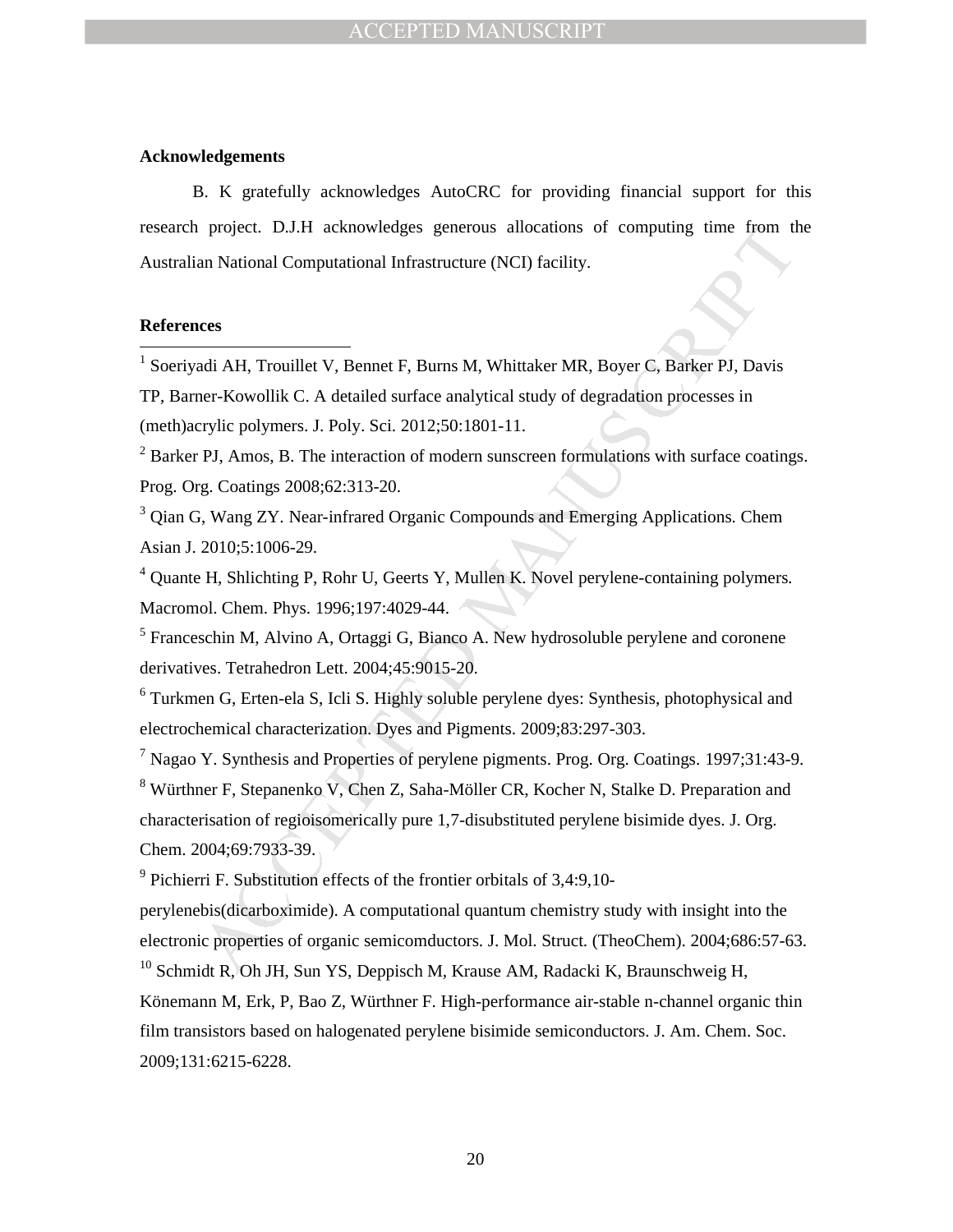$11$  Chai S, Wen SH, Han KL. Understanding electron-withdrawing substituent effect on structural, electronic and charge transport properties of perylene bisimide derivatives. Organic Electronics. 2011;12(11):1806-14.

-

 $12$  Liang B, Zhang Y, Wang Y, Xu W, Li X. Structure and properties of 1,7 disubstituted perylene tetracarboxylic diimides: The substitutional effect study based on density functional theory calculations. Journal of Molecualr Structure. 2009;917:133-41.

17. Amarg 1, Way 1, T.4 W. D. Matkalet and properties of ty, tastavantare, the terracarboxylic dimitdes: The substitutional effect study based on density functional<br>alculations. Journal of Molecualr Structure. 2009;917:133  $^{13}$  Feng J, Wang D, Wang H, Zhang D, Zhang L, Li W. Structural and property comparison between the di-piperidinyl- and di-pyrrolidinyl-substituted perylene tetracarboxylic diimides. J. Phys. Org. Chem. 2010;24:621-29.

 $14$  Dinçalp H, Aşkar Z, Zafer C, İçli S. Effect of side chain substituent on the electron injection abilities of unsymmetrical perylene diimide dyes. Dyes and Pigments. 2011;91:182-91.

<sup>15</sup> Kaur B, Quazi N, Ivanova I, Bhattacharya, SN. Near-infrared reflective properties of perylene derivatives. Dyes and Pigments. 2012;92(3):1108-13.

<sup>16</sup> Gaussian 03, Revision C.02, Frisch MJ, Trucks GW, Schlegel HB, Scuseria GE, Robb MA, Cheeseman JR, et al. Gaussian, Inc., Wallingford CT, 2004.

<sup>17</sup> Gaussian 09, Revision C.01, Frisch MJ, Trucks GW, Schlegel HB, Scuseria GE, Robb MA, Cheeseman JR, et al. Gaussian, Inc., Wallingford CT, 2009.

 $18$  Kantchev EAB, Norsten, TB, Sullivan MB, Time-dependent density functional theory (TDDFT) modelling of Pechmann dyes: from accurate absorption maximum prediction to virtual dye screening. Org. Biomolecular Chem. 2012;10:6682-92.

<sup>19</sup> Kantchev, EAB, Norsten, TB, Tan MLY, Ng JJY, Sullivan, MB. Thiophene-Containing Pechmann Dyes and Related Compounds: Synthesis, Experimental and DFT Characterization. Chem. Euro. J. 2012;18:695-708.

 $^{20}$  Pschirer NG, Kohl C, Nolde F, Qu J, Müllen K. Pentarylene- and

Hexarylenebis(dicarboximide)s: Near-Infrared-Absorbing Polyaromatic Dyes. Angewandte Chemie International Edition. 2006;45(9):1401-4.

 $^{21}$  Reed AE, Curtis LA, Weinhold F. Chem. Rev. 1988;88:899-926.

 $^{22}$  Joblin C, Salama F, Allamandola L. Absorption and emission spectroscopy of perylene

 $(C_{20}H_{12})$  isolated in Ne, Ar and N<sub>2</sub> matrices. J. Chem. Phys. 1999;110:7287-97.

 $^{23}$  Oltean M, Calborean A, Mile G, Vidrighin M, Iosin M, Leopold L, Maniu D, Leopold N,

Chis V. Absorption spectra of PTCDI: A combined UV-Vis and TD-DFT study. Spectrochim. Acta A 2012;97:703-10.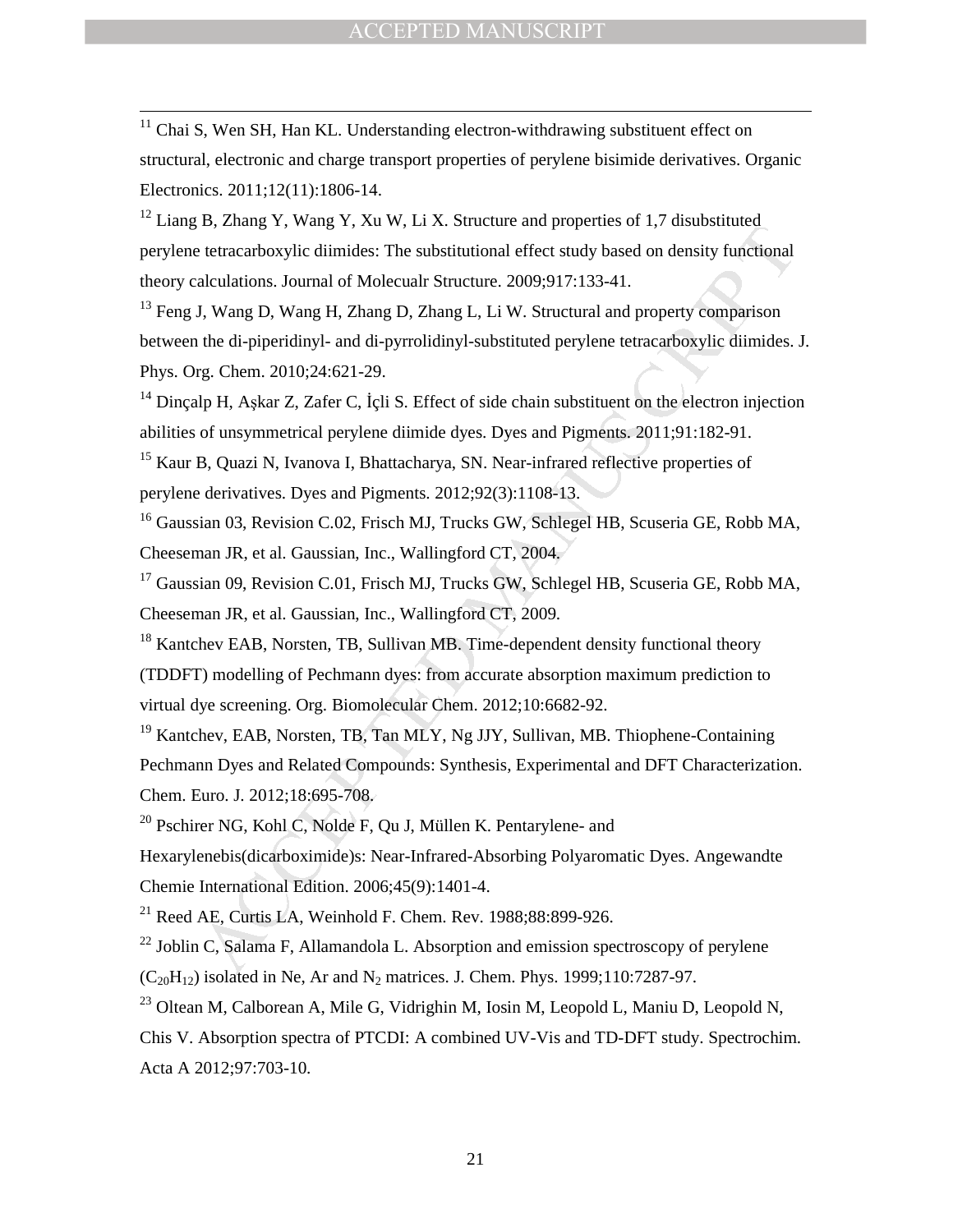- $24$  Zhanpeisov NU, Nishio S, Fukumura H. Density functional theory study of vibrational properties of the 3,4,9,10-perylene tetracarboxylic dianhydride (PTCDA) molecule: IR, Raman, and UV-vis spectra. Int. J. Quant. Chem. 2005;105:368-75.

<sup>25</sup> Hadicke E, Graser F. Structures of eleven perylene-3,4:9,10-bis(dicarboximide) pigments *Acta Crystallogr C*. 1986;42:189-95.

 $^{26}$  Salzner U, Lagowski JB, Pickup PG, Poirier RA. Comparison of Electronic Structures of Polycylopentadiene, Polypyrrole, Polyfuran, Polysilole, Polyphosphole, Polythiophene, Polyselenophene, and Polytellurophene. Syn Met. 1998;96:177-89.

 $^{27}$ Zhao GJ, Liu JY, Zhou LC, Han KL. Site-selective photoinduced electron transfer from alcoholic solvents to the chromophore facilitated by hydrogen bonding: A new fluorescence quenching mechanism. J. Phys. Chem. B 2007;111:8940-45.

 $^{28}$ Zhao GJ, Han KL. Site-specific solvation of the photoexcited protochlorophyllide a in methanl: Formation of the hydrogen-bonded intermediate state induced by hydrogen-bond strengthening. Biophys. J. 2008;94:38-46.

<sup>29</sup> Yu F, Li P, Li G, Zhao G, Chu T, Han K. A near-IR reversible fluorescent probe modulated by selenium for monitoring peroxynitrite and imaging in living cells. J. Am. Chem. Soc. 2011;133:11030-33.

 $30$ Zhao GJ, Han KL. Hydrogen bonding in the electronic excited state. Acc. Chem. Res. 2012;45:404-13.

<sup>31</sup> Huang C, Barlow S, Marder SR, Perylene-3,4,9,10-tetracarboxylic Acid Diimides: Synthesis, Physical Properties, and Use in Organic Electronics. J. Org. Chem. 2011 2011;76(8):2386-407.

Et Prinster Fishelmanne of the there is proposed the CF professor of Retroit Engines (Sytallog C. 1986:42:189-95.<br>
Figure 1: Judge D. Distript PG, Poirier RA. Comparison of Electronic Structures of<br>
operatatione, Polypyrro  $32$  Miller, CE. Chemical Principles of Near-Infrared Technology. In: Williams P, Norris K editors. Near-Infrared Technology in the Agricultural and Food Industry,  $2<sup>nd</sup>$  Ed, Amer Assn of Cereal Chemists, 2001, p. 19-37.

<sup>33</sup> Ozaki Y, Christy AA, McClure WF. Near infrared spectroscopy in food science and technology: Hoboken, N. J: Wiley; Chichester; 2006.

 $34$  Klebe G, Graser F, Hadicke E, Berndt J. Crystallochromy as a solid-state effect: correlation of molecular conformation, crystal packing and colour in perylene-3,4:9,10-bis(dicarboximide) pigments. Acta Crysttlogr Section B. 1989;B45:69-77.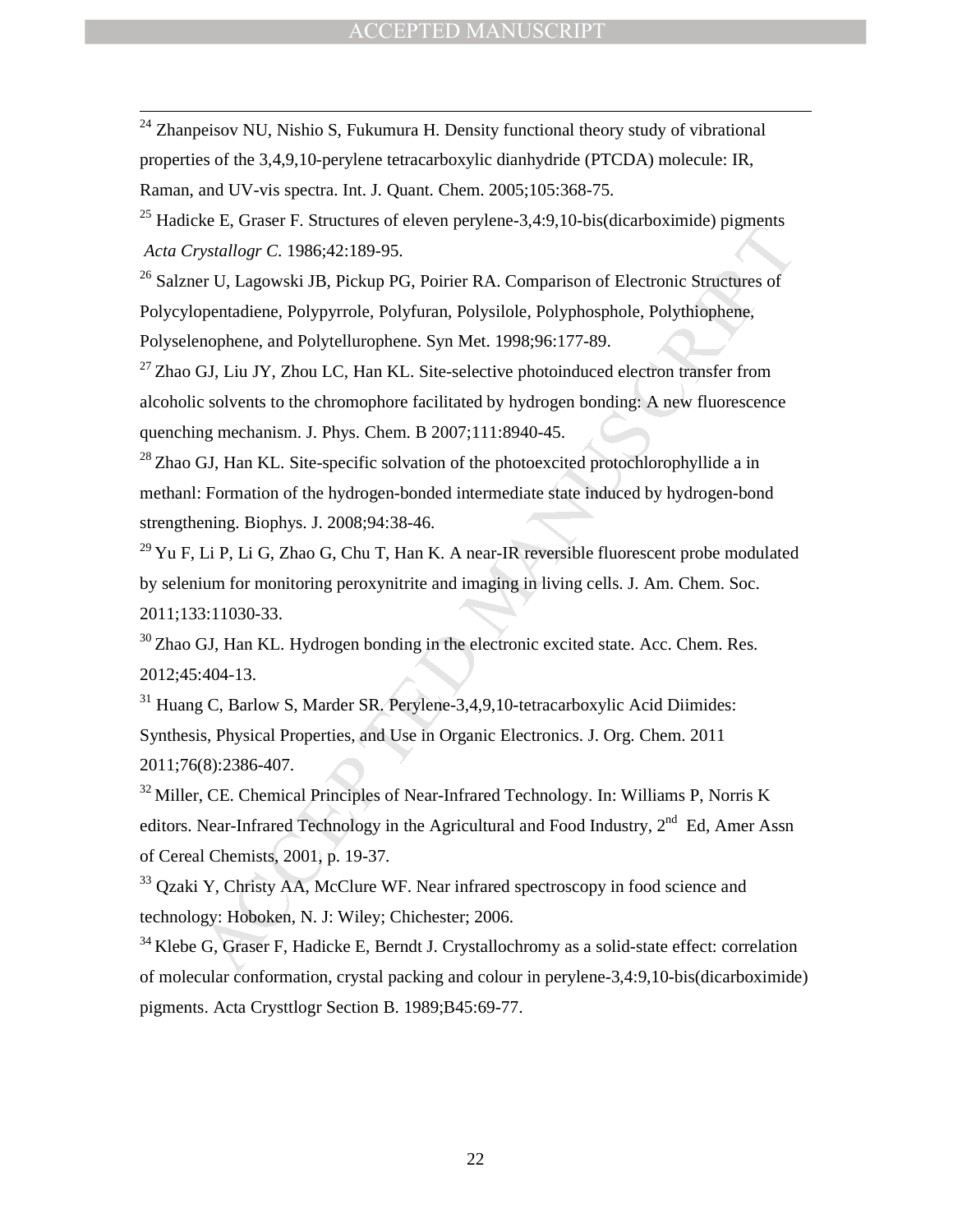#### **Figure Captions:**

Figure 1 (a) Perylene (PR), (b) perylene-3,4:9,10-tetracarboxylic dianhydride (PTCA), (c) perylene-3,4:9,10-tetracarboxylic diimides (PDI).

Figure 2. Designation of key atoms and distances in perylene derivatives.

Figure 3. NIR reflectance of selected perylene based pigments and polypropylene.

Designation of key atoms and distances in perylene derivatives.<br>
MIR reflectance of selected perylene based pigments and polypropylene.<br>
Simulated UV/Vis spectra for (a) PDI based molecules, (b) for PTCA based molecule<br>
yl Figure 4. Simulated UV/Vis spectra for (a) PDI based molecules, (b) for PTCA based molecule and (c) for perylene molecules.

Figure 5. Frontier Molecular Orbitals of selected perylene based pigments

Figure 6. IR spectra for (a) perylene and derivatives and (b) PDI-based derivatives.

Figure 7. Optimised Geometries of selected PDI-based pigments.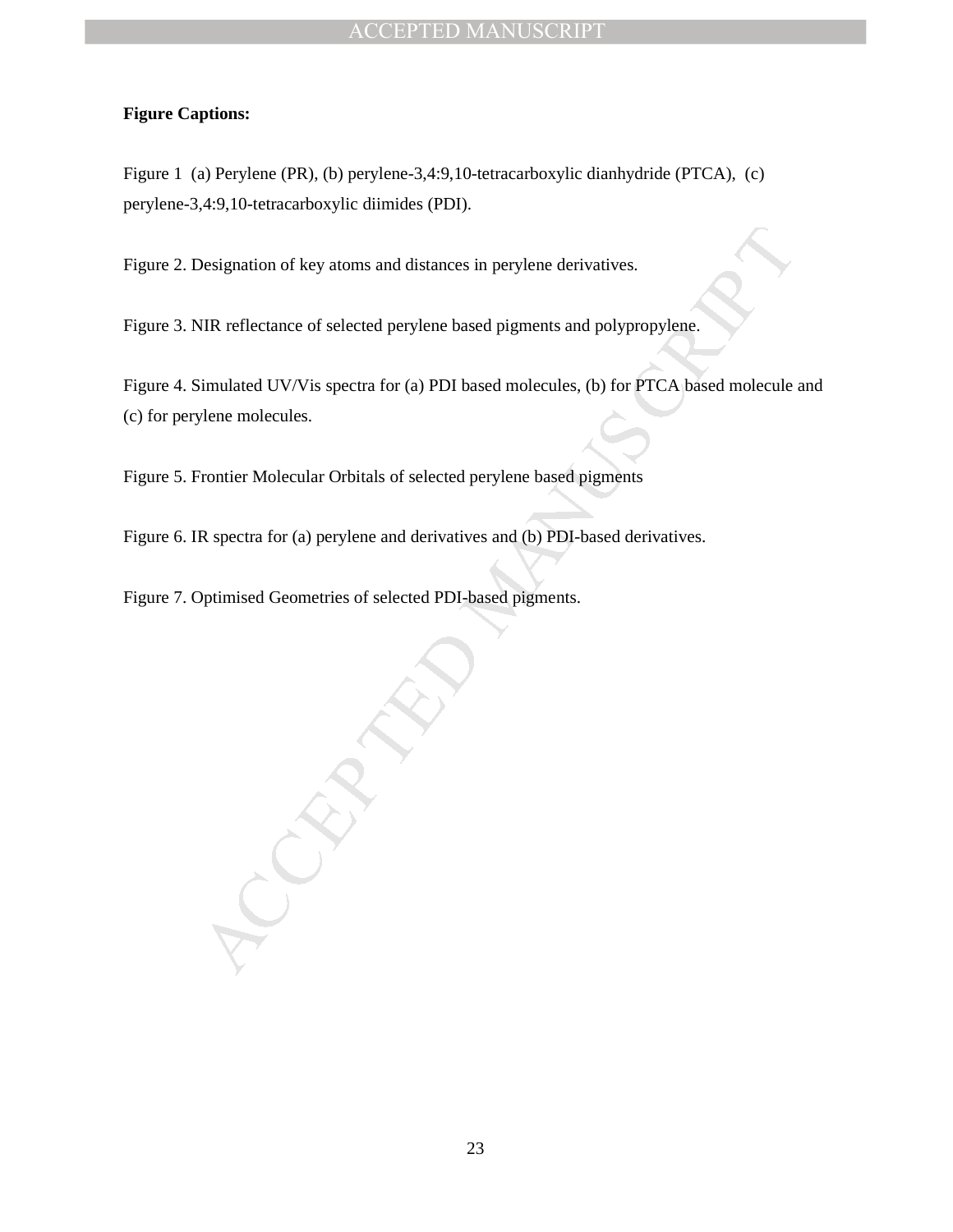|                                                        |                                                                                                                        |                                           |                           |                                                |                   |      | $UV/V$ is $(nm)$            |               |  |
|--------------------------------------------------------|------------------------------------------------------------------------------------------------------------------------|-------------------------------------------|---------------------------|------------------------------------------------|-------------------|------|-----------------------------|---------------|--|
| <b>System</b>                                          |                                                                                                                        | $\mathbf{D}_{\mathbf{XX}}$<br>$\check{A}$ | $D_{OO}$<br>(A)           | $\mathbf{d}_{\mathbf{0}\mathbf{0}}$<br>$(\AA)$ | $E_{H-L}$<br>(eV) | peak | <b>First</b> Second<br>Peak | Third<br>Peak |  |
| <b>PR</b>                                              |                                                                                                                        |                                           |                           |                                                | 3.060             | 429  | 253                         | 189           |  |
| <b>PDI</b>                                             | $R = H$                                                                                                                |                                           | 11.333 11.448 4.551 2.541 |                                                |                   | 506  | 317                         | 264           |  |
| $PDI-C6OH$                                             | $R = C_6H_{12}OH$                                                                                                      |                                           | 11.416 11.396 4.571 2.535 |                                                |                   | 511  | 330                         | 238           |  |
| $PDI-C4OH$                                             | $R = C_4H_8OH$                                                                                                         |                                           | 11.414 11.397 4.571 2.535 |                                                |                   | 509  | 330                         | 236           |  |
| $PDI-C4$                                               | $R = C4H9$                                                                                                             |                                           | 11.415 11.396 4.574 2.534 |                                                |                   | 508  | 330                         | 236           |  |
| $PDI-C2OH$                                             | $R = C2H4OH$                                                                                                           |                                           | 11.415 11.396 4.571 2.533 |                                                |                   | 509  | 330                         | 233           |  |
|                                                        | <b>PDI-C<sub>2</sub>morph</b> R=C <sub>2</sub> H <sub>4</sub> NC <sub>4</sub> H <sub>8</sub> 11.414 11.398 4.571 2.131 |                                           |                           |                                                |                   | 510  | 343                         | 255           |  |
| $PDI-C6H5$                                             | $R = C_6H_5$                                                                                                           |                                           | 11.416 11.395 4.581 2.541 |                                                |                   | 509  | 322                         | 236           |  |
| <b>PDI-C<sub>6</sub>H<sub>4</sub>OH</b> $R = C_6H_4OH$ |                                                                                                                        |                                           | 11.421 11.392 4.582 2.543 |                                                |                   | 515  | 326                         | 251           |  |
| <b>PTCA</b>                                            | $R'$ , $R'' = H$                                                                                                       |                                           | 11.373 11.462 4.449 2.558 |                                                |                   | 500  | 340                         | 236           |  |

**MANUSCRIPT ACCEPTED** 

| Table 1. Selected molecular properties for perylene and perylene derivatives. |  |  |  |  |  |  |  |  |
|-------------------------------------------------------------------------------|--|--|--|--|--|--|--|--|
|-------------------------------------------------------------------------------|--|--|--|--|--|--|--|--|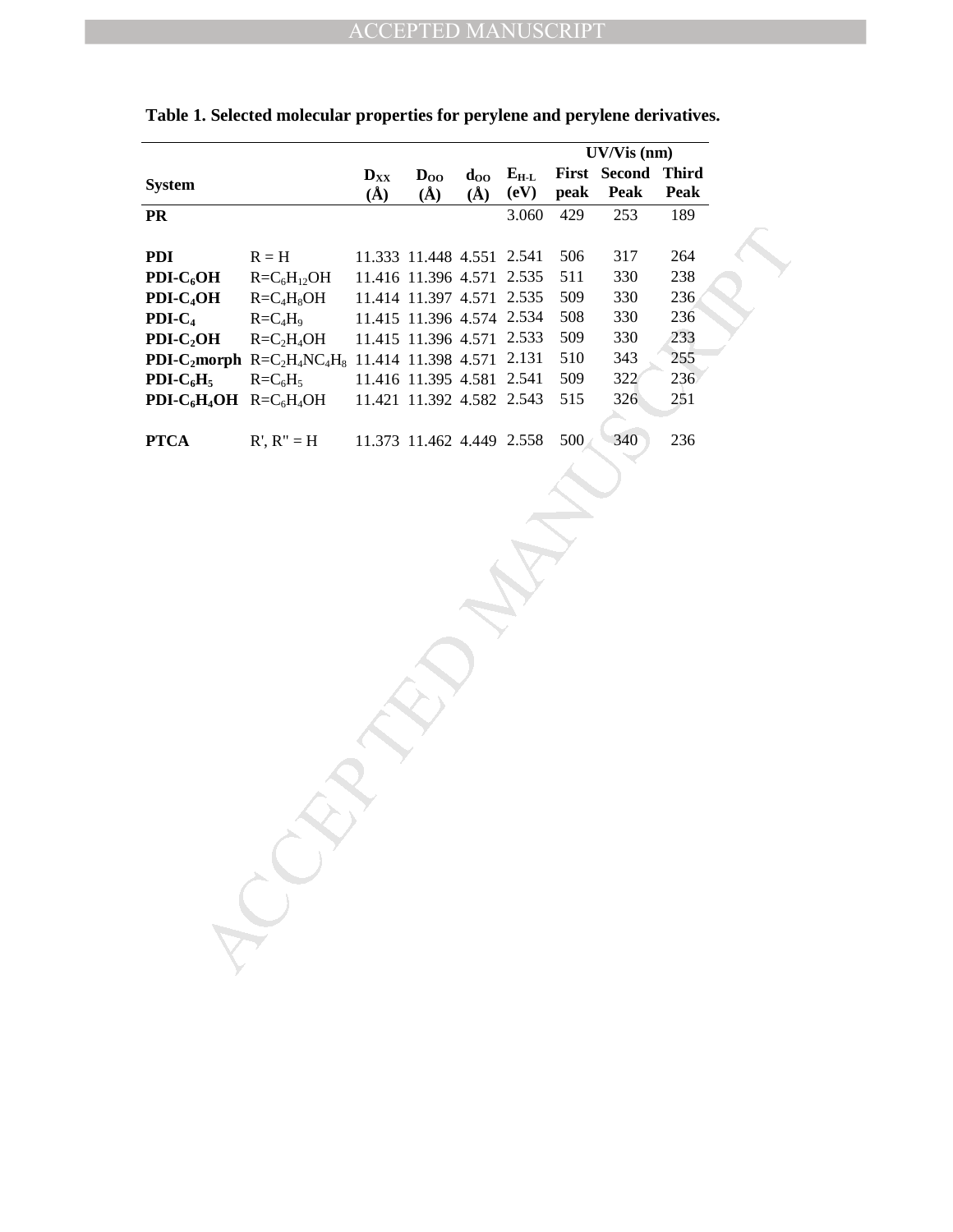|                                                   |           |              | <b>Fundamentals</b>                                                                 |      | Overtones $(2v_1)$                                   | Combinations $(v_1 + v_2)$ |            |
|---------------------------------------------------|-----------|--------------|-------------------------------------------------------------------------------------|------|------------------------------------------------------|----------------------------|------------|
| <b>System</b>                                     |           |              |                                                                                     |      | Harmonic <sup>a</sup> Anharmonic Harmonic Anharmonic | Harmonic                   | Anharmonic |
| <b>PR</b>                                         |           | 3240.8       | 3079                                                                                | 6482 | 6125                                                 | 6430                       | 6123       |
|                                                   |           | (m)          |                                                                                     |      |                                                      |                            |            |
|                                                   |           | 3208.5 $(s)$ | 3053                                                                                | 6417 | 6103                                                 | 6449                       | 6122       |
|                                                   |           | $3189.7$ (w) | 3027                                                                                | 6379 | 6072                                                 | 6398                       | 6070       |
|                                                   |           |              |                                                                                     |      |                                                      |                            |            |
| <b>PDI</b>                                        | $R = H$   | $3523.2$ (s) | 3354                                                                                | 7046 | 6674                                                 | 6773                       | 6463       |
|                                                   |           | 3249.5 $(w)$ | 3106                                                                                | 6499 | 6197                                                 | 6759                       | 6435       |
|                                                   |           | 3236.0(w)    | 3075                                                                                | 6472 | 6136                                                 | 6745                       | 6428       |
|                                                   |           | 3221.6(w)    | 3067                                                                                | 6443 | 6136                                                 | 6485                       | 6149       |
|                                                   |           |              |                                                                                     |      |                                                      | 6471                       | 6157       |
|                                                   |           |              |                                                                                     |      |                                                      | 6458                       | 6124       |
|                                                   |           |              |                                                                                     |      |                                                      |                            |            |
| <b>PTCA</b> $R$ <sup>'</sup> , $R$ <sup>"</sup> = |           | 3253(w)      | 3113                                                                                | 6506 | 6209                                                 | 6491                       | 6155       |
|                                                   | $H_{\rm}$ |              |                                                                                     |      |                                                      |                            |            |
|                                                   |           | 3239(w)      | 3078                                                                                | 6478 | 6141                                                 | 6479                       | 6186       |
|                                                   |           | 3227(w)      | 3077                                                                                | 6453 | 6121                                                 | 6466                       | 6141       |
|                                                   |           |              |                                                                                     |      |                                                      |                            |            |
|                                                   |           |              | <sup>a</sup> labels indicate intensity of peak: $s =$ strong, m = medium, w = weak. |      |                                                      |                            |            |

# **Table 2. High frequency IR active Vibrations, Overtones and Combinations (cm-1).**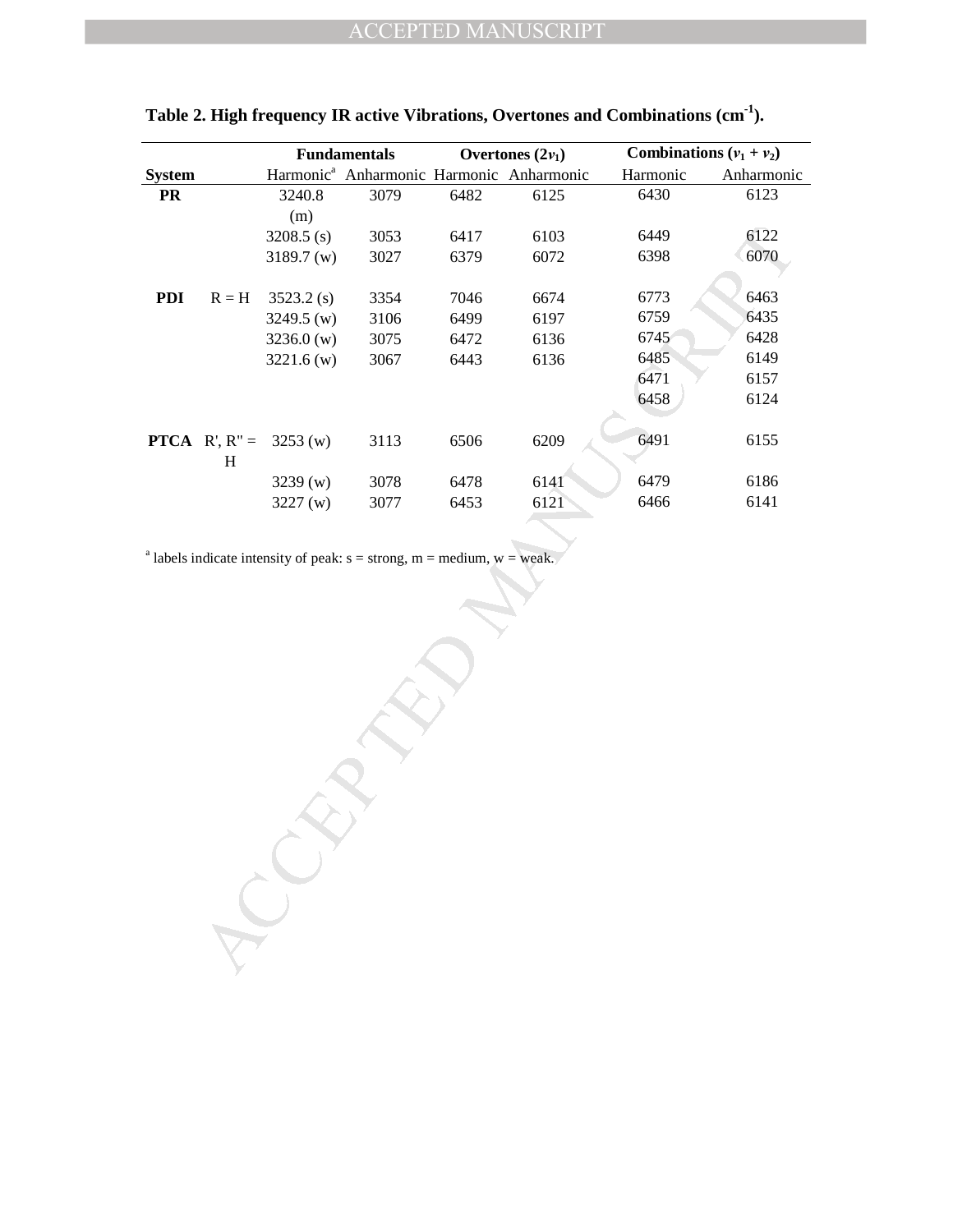| Harmonic <sup>a</sup><br>Anharmonic<br>Harmonic Anharmonic<br><b>System</b><br>Group<br>$\boldsymbol{k}$<br>$m_{\rm eff}$<br>$PDI-C6OH$<br>$O-H$<br>7.566<br>6940<br>6399<br>3470(w)<br>3283<br>1.066<br>$C-H$<br>1.093<br>6461<br>3230(w)<br>3075<br>6.723<br>6136<br>$C-H$<br>2947<br>6.316<br>5875<br>3114 (m)<br>1.106<br>6228 |
|------------------------------------------------------------------------------------------------------------------------------------------------------------------------------------------------------------------------------------------------------------------------------------------------------------------------------------|
|                                                                                                                                                                                                                                                                                                                                    |
|                                                                                                                                                                                                                                                                                                                                    |
|                                                                                                                                                                                                                                                                                                                                    |
|                                                                                                                                                                                                                                                                                                                                    |
| $C-H$<br>2994<br>3074(w)<br>6.152<br>1.104<br>6150<br>5801                                                                                                                                                                                                                                                                         |
| $C-H$<br>5709<br>$3064$ (m)<br>2882<br>5.846<br>1.057<br>6128                                                                                                                                                                                                                                                                      |
| $C-H$<br>5.826<br>1.056<br>5699<br>3060(w)<br>2871<br>6120                                                                                                                                                                                                                                                                         |
| 5746<br>$C-H$<br>2892<br>6.042<br>1.100<br>6106<br>3052(w)                                                                                                                                                                                                                                                                         |
| $C-H$<br>3034 (m)<br>2867<br>5.739<br>1.056<br>6073<br>5707                                                                                                                                                                                                                                                                        |
| $C-H$<br>5679<br>3028(w)<br>2863<br>5.698<br>1.055<br>6056                                                                                                                                                                                                                                                                         |
| $C-H$<br>3000(m)<br>2841<br>5.871<br>1.107<br>6002<br>5602                                                                                                                                                                                                                                                                         |
| $C-H$<br>5954<br>5652<br>2849<br>5.491<br>1.052<br>2977(m)                                                                                                                                                                                                                                                                         |
|                                                                                                                                                                                                                                                                                                                                    |
| 6108<br>PDI-C2morph<br>$C-H$<br>3231(w)<br>3075<br>6.725<br>1.093<br>6462                                                                                                                                                                                                                                                          |
| $C-H$<br>3195(w)<br>3061<br>6.542<br>1.087<br>6390<br>5958                                                                                                                                                                                                                                                                         |
| $C-H$<br>6.107<br>1.059<br>6257<br>5888<br>3128(w)<br>2946                                                                                                                                                                                                                                                                         |
| $C-H$<br>6.238<br>1.087<br>6243<br>5831<br>3121(w)<br>2965                                                                                                                                                                                                                                                                         |
| $C-H$<br>3121(m)<br>6.300 1.098<br>6242<br>5893<br>2964                                                                                                                                                                                                                                                                            |
| $C-H$<br>6.277<br>3118(m)<br>2959<br>1.096<br>6236<br>5830                                                                                                                                                                                                                                                                         |
| $C-H$<br>3103 (m)<br>2936<br>6.178 1.089<br>6207<br>5754                                                                                                                                                                                                                                                                           |
| $C-H$<br>2927<br>6.140<br>1.090<br>6185<br>5735<br>3092(m)                                                                                                                                                                                                                                                                         |
| $C-H$<br>2846<br>5.743<br>1.066<br>6048<br>5612<br>3024(s)                                                                                                                                                                                                                                                                         |
| $C-H$<br>2851<br>5.720<br>1.065<br>6037<br>5671<br>3018(w)                                                                                                                                                                                                                                                                         |
| $C-H$<br>2816<br>5.568<br>1.070<br>5528<br>2972(s)<br>5945                                                                                                                                                                                                                                                                         |
| $C-H$<br>5.524<br>1.070<br>5521<br>$2960$ (m)<br>2798<br>5920                                                                                                                                                                                                                                                                      |
| $C-H$<br>2794<br>5.504<br>5481<br>2955(m)<br>1.069<br>5910                                                                                                                                                                                                                                                                         |
|                                                                                                                                                                                                                                                                                                                                    |
| $PDI-C6H4OH$<br>$O-H$<br>3524 (m)<br>7.799<br>1.066<br>7049<br>6486<br>3327                                                                                                                                                                                                                                                        |
| $C-H$<br>3241(w)<br>3083<br>6.765<br>1.094<br>6480<br>6074                                                                                                                                                                                                                                                                         |
| $C-H$<br>3231(w)<br>3076<br>6.723<br>1.093<br>6461<br>6136                                                                                                                                                                                                                                                                         |
| $C-H$<br>3223(w)<br>6.692<br>1.093<br>6026<br>3068<br>6448                                                                                                                                                                                                                                                                         |
| $C-H$<br>3219(w)<br>1.088<br>3047<br>6.646<br>6439<br>6011                                                                                                                                                                                                                                                                         |
| $C-H$<br>3187(m)<br>3022<br>6.510<br>1.088<br>6373<br>5935                                                                                                                                                                                                                                                                         |
|                                                                                                                                                                                                                                                                                                                                    |
| <sup>a</sup> labels indicate relative intensity of peak: $s =$ strong, $m =$ medium, $w =$ weak.                                                                                                                                                                                                                                   |
|                                                                                                                                                                                                                                                                                                                                    |
|                                                                                                                                                                                                                                                                                                                                    |
|                                                                                                                                                                                                                                                                                                                                    |

Table 3. Vibrational data for N-substituents of PDI-C<sub>6</sub>OH, PDI-C<sub>2</sub>morph and PDI- $C_6H_4OH$  (cm<sup>-1</sup>).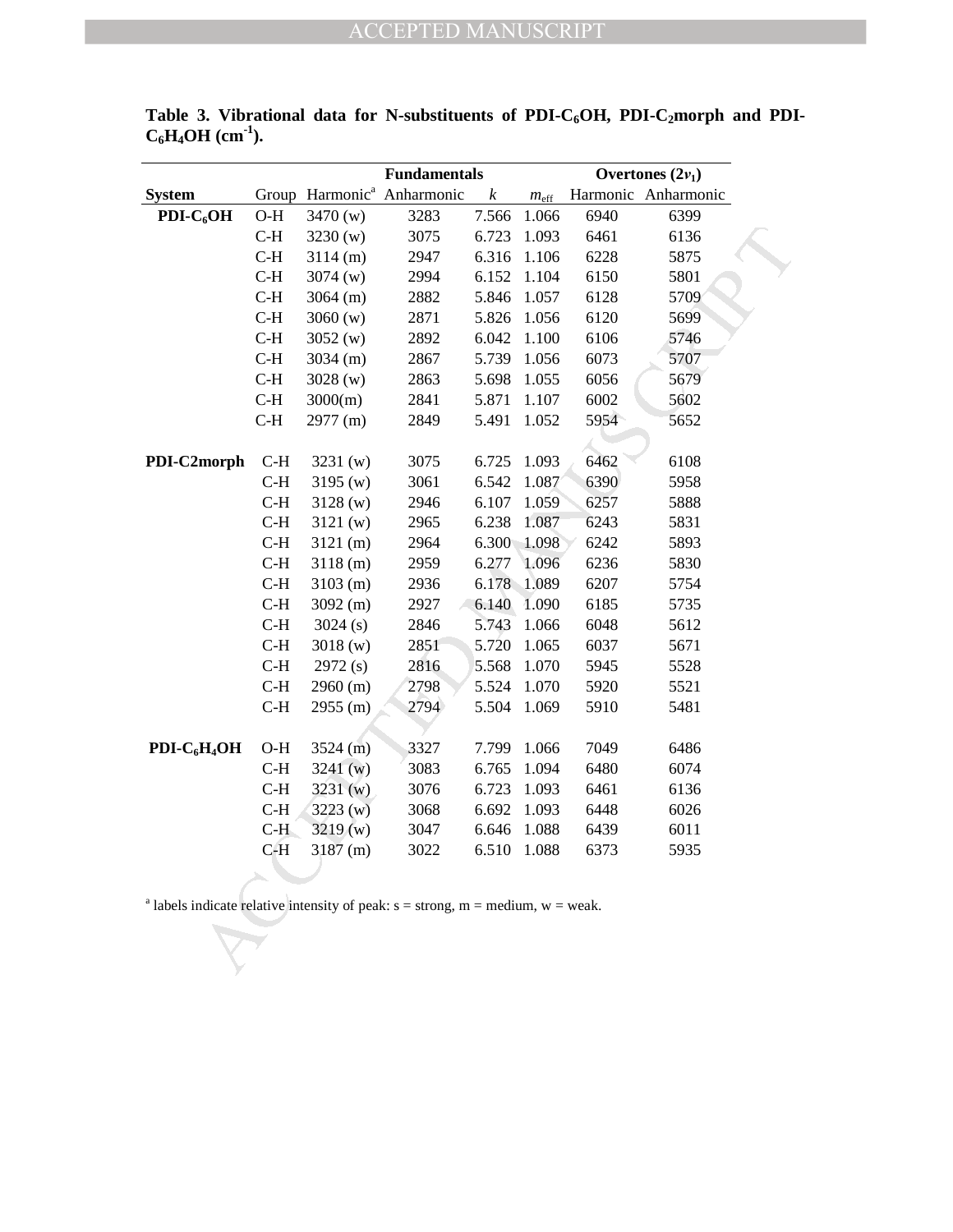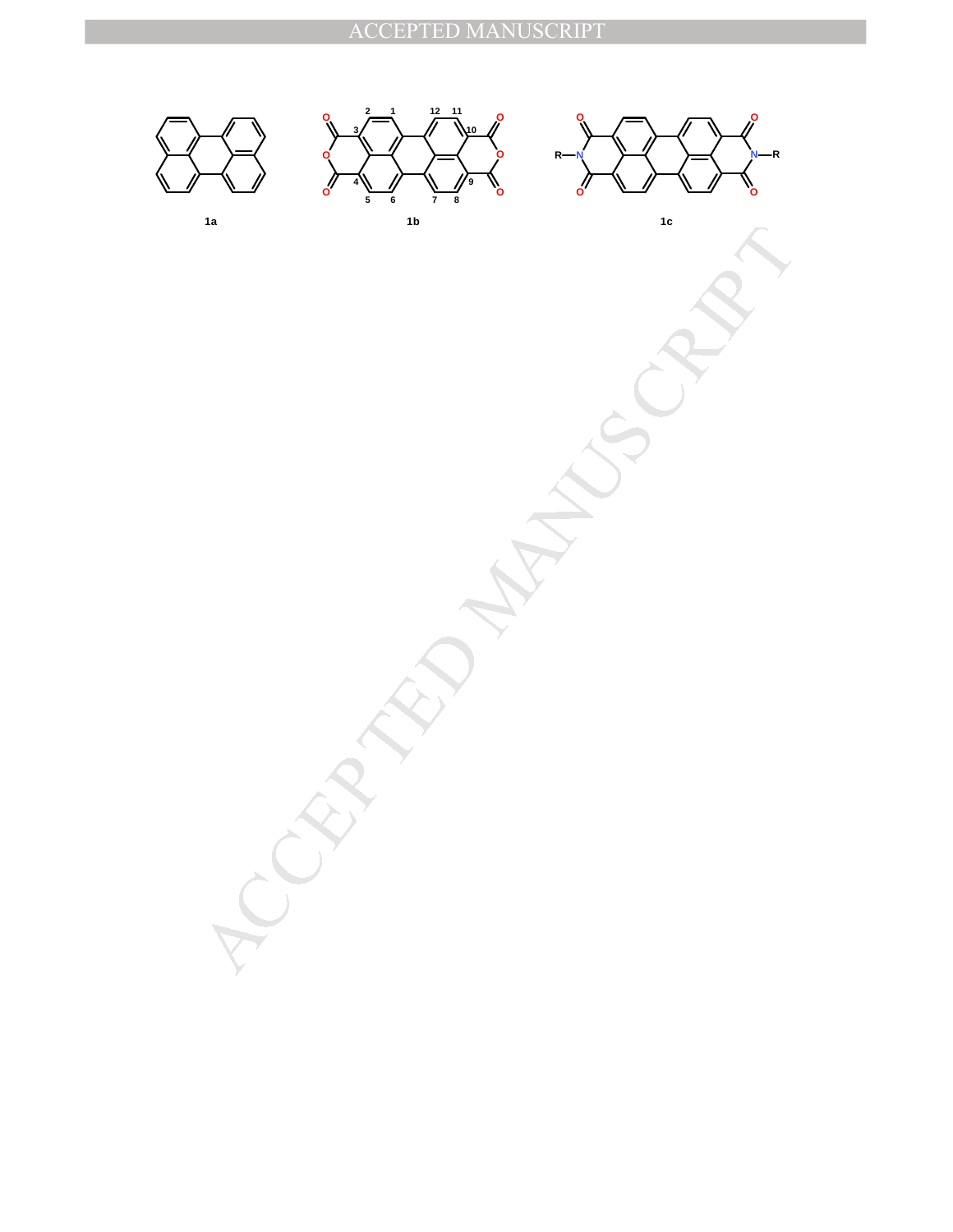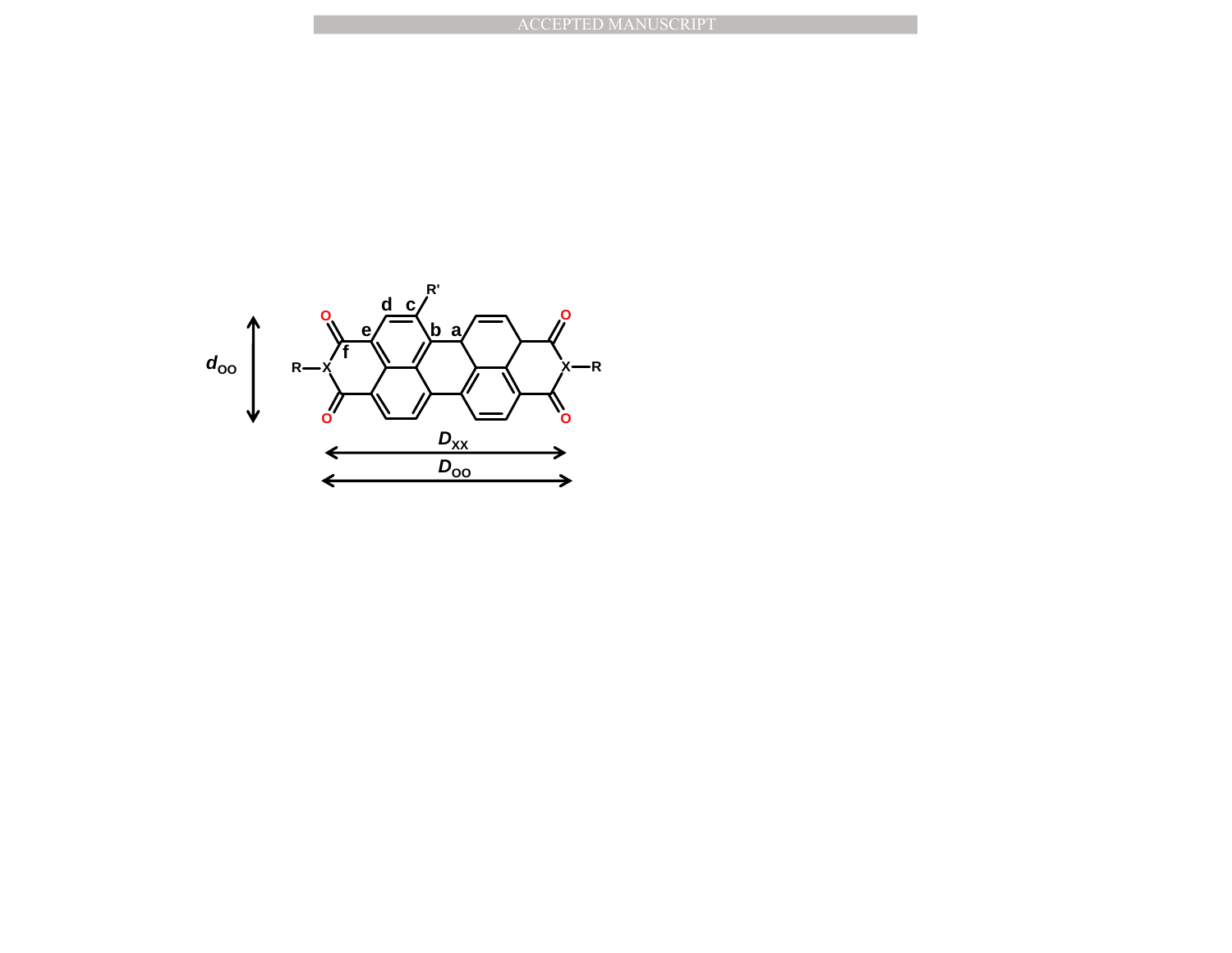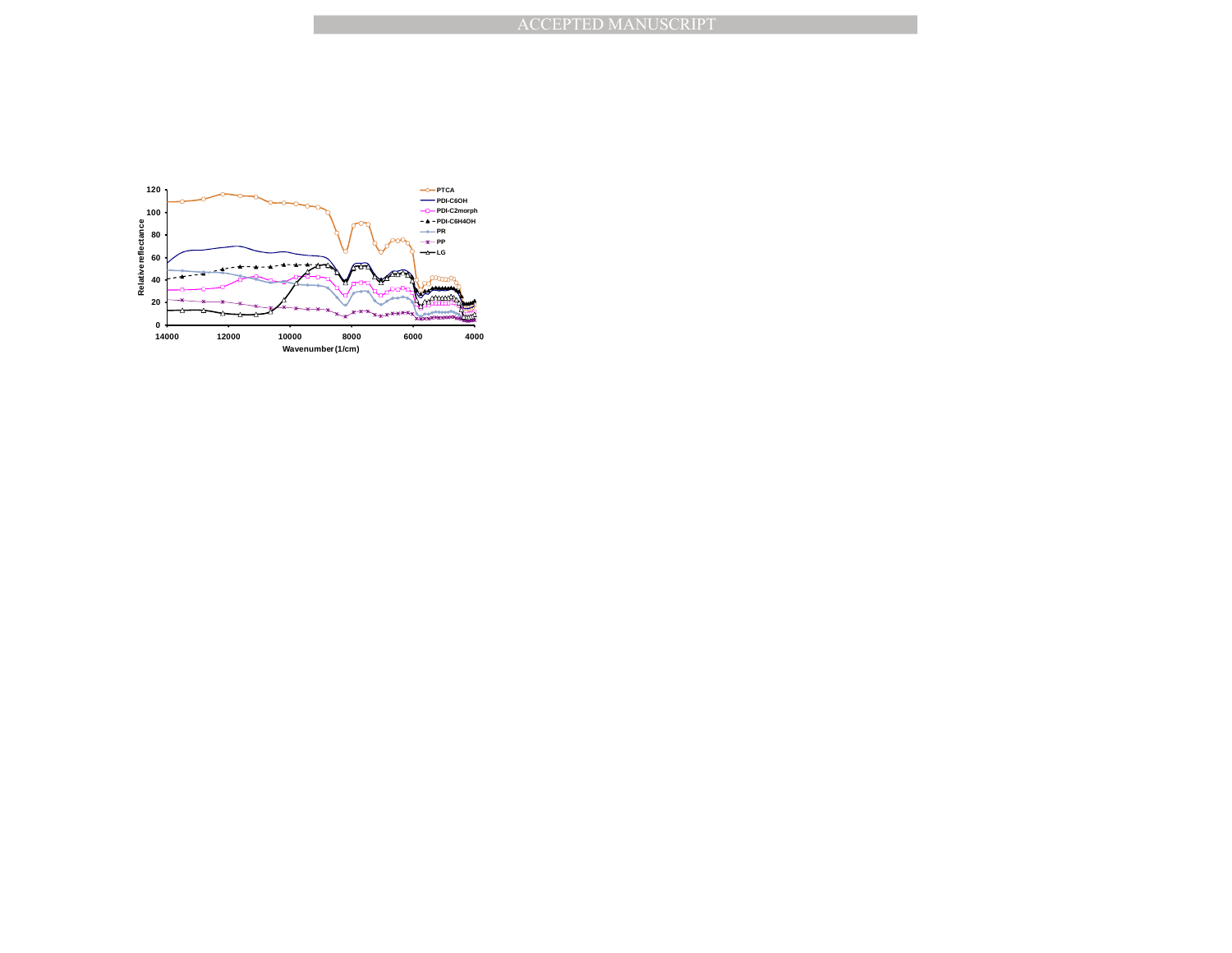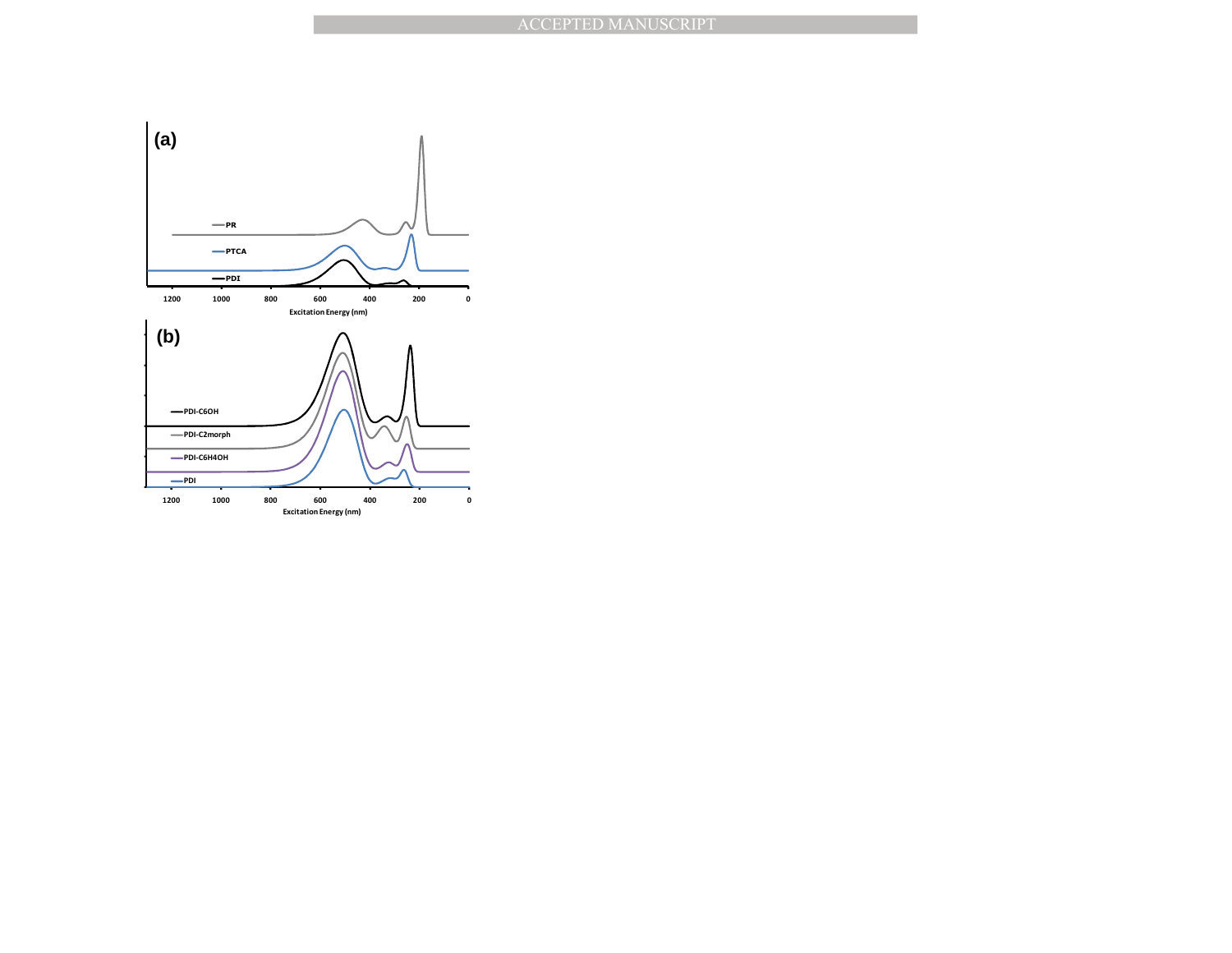



**(c) PDI-C2morph**



**HOMO**



**LUMO**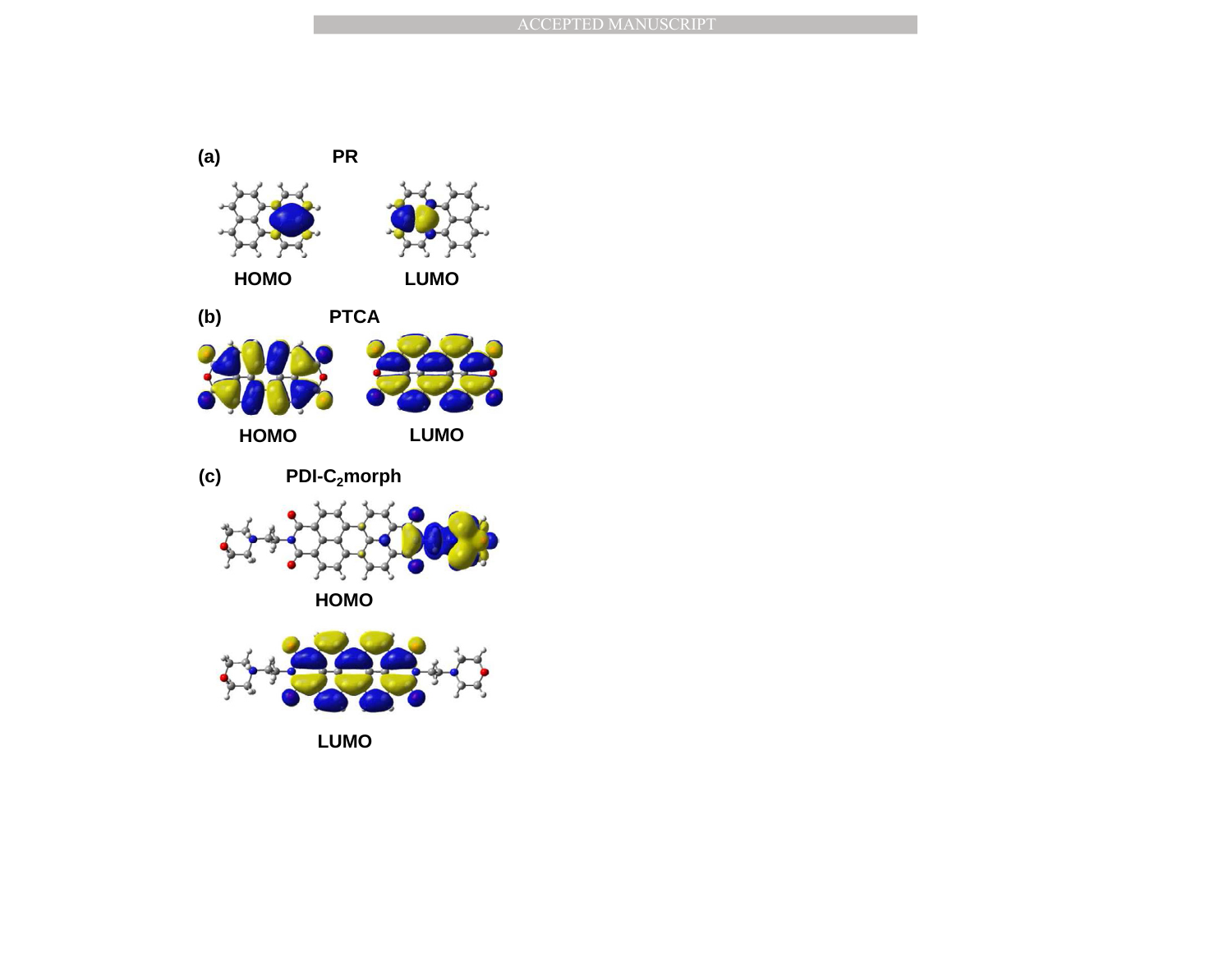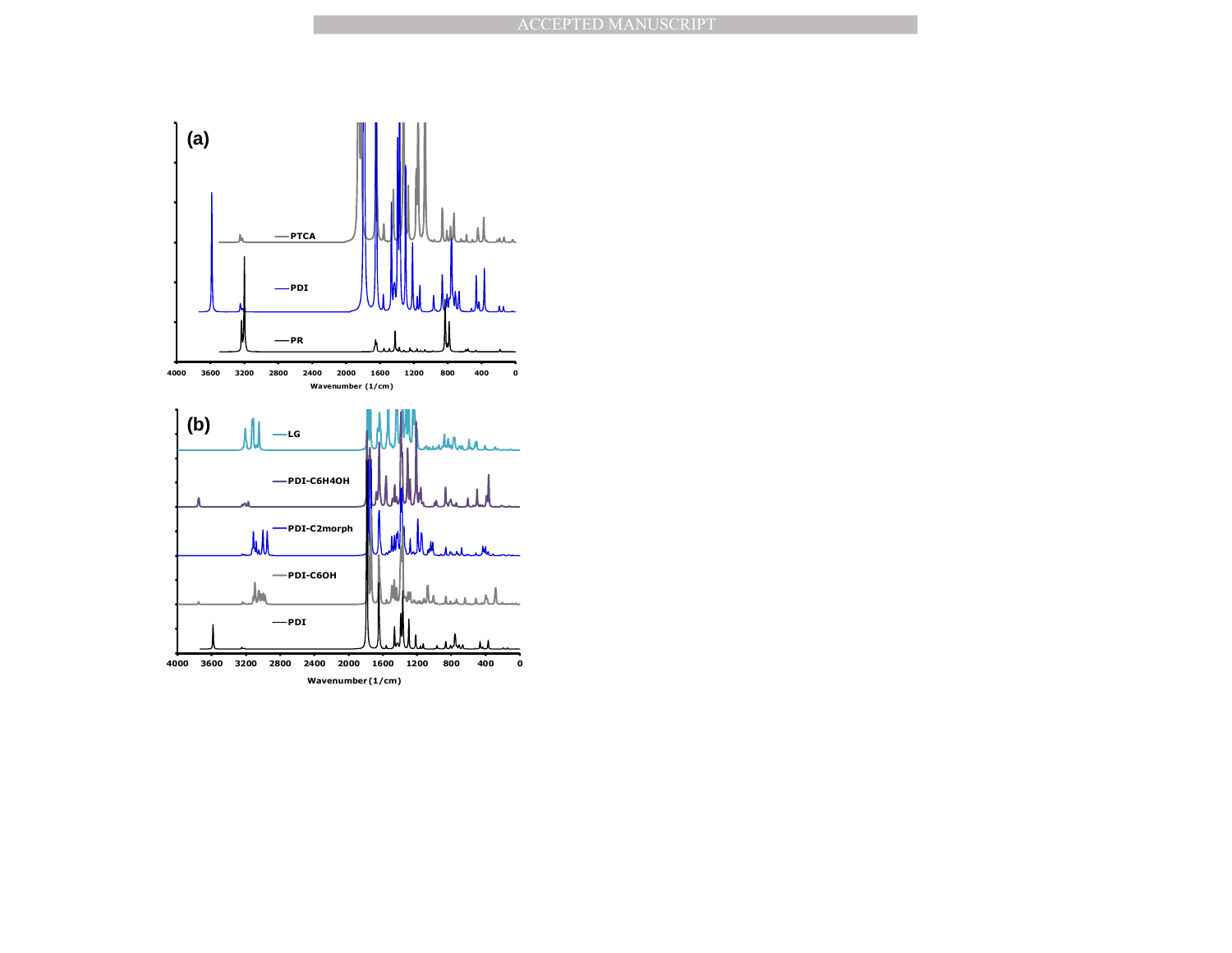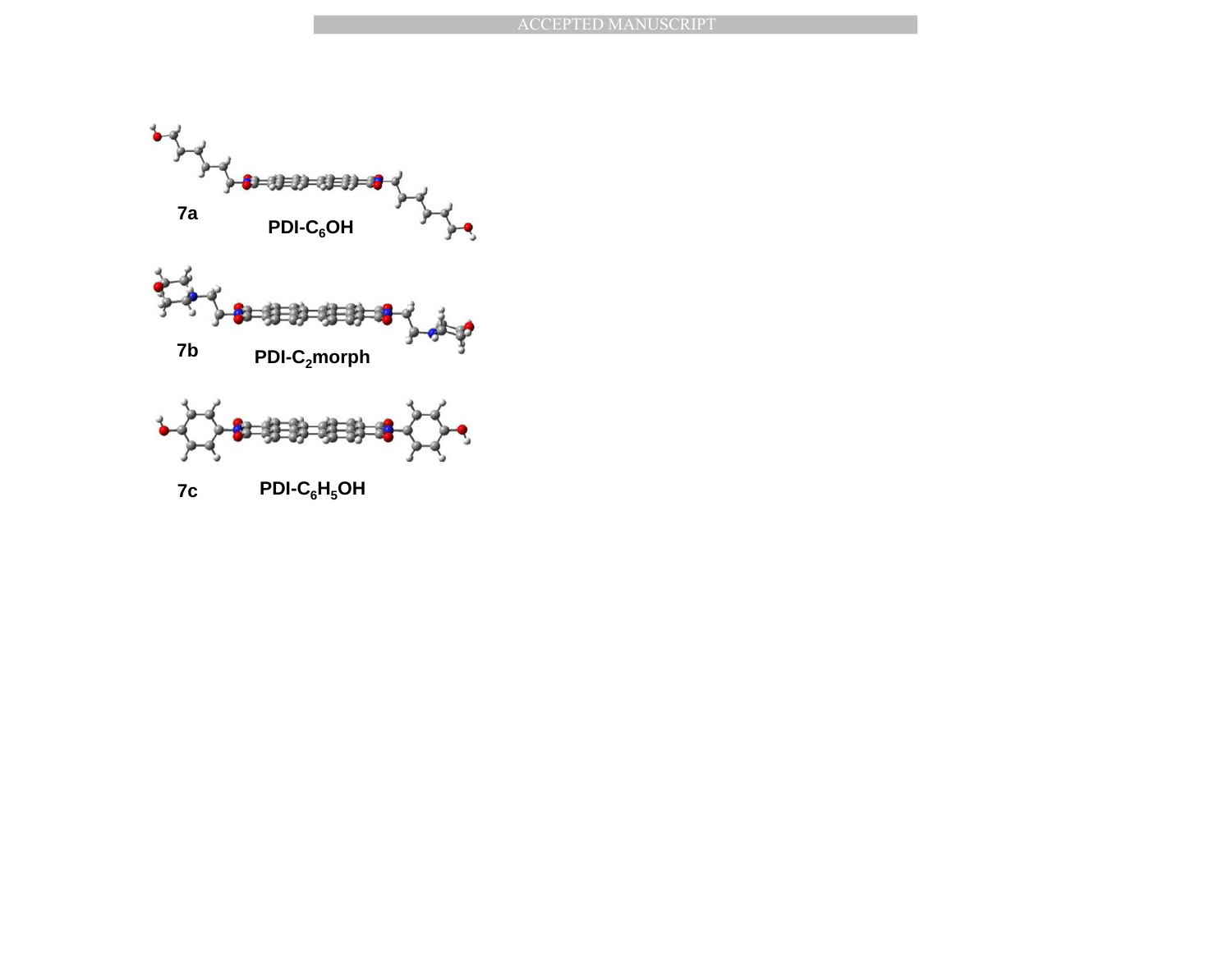| <b>System</b>                                        |                                                                                                                   | $D_{XX}$ | $D_{OO}$                  |  |       |       |       |       |       | $d_{00}$ r(R-X) r(X-C <sub>f</sub> ) r(C <sub>f</sub> -C <sub>t</sub> ) r(C <sub>f</sub> -C <sub>e</sub> ) r(C <sub>e</sub> -C <sub>d</sub> ) r(C <sub>d</sub> -C <sub>c</sub> ) r(C <sub>c</sub> -C <sub>b</sub> ) r(C <sub>b</sub> -C <sub>a</sub> ) |       | Twist   |
|------------------------------------------------------|-------------------------------------------------------------------------------------------------------------------|----------|---------------------------|--|-------|-------|-------|-------|-------|--------------------------------------------------------------------------------------------------------------------------------------------------------------------------------------------------------------------------------------------------------|-------|---------|
| <b>PR</b>                                            |                                                                                                                   |          |                           |  |       |       |       | 1.375 | 1.406 | 1.392                                                                                                                                                                                                                                                  | 1.477 | $0.0\,$ |
|                                                      |                                                                                                                   |          |                           |  |       |       |       |       |       |                                                                                                                                                                                                                                                        |       |         |
| <b>PDI</b>                                           | $R = H$                                                                                                           |          | 11.333 11.448 4.551 1.015 |  | 1.394 | 1.221 | 1.483 | 1.383 | 1.398 | 1.396                                                                                                                                                                                                                                                  | 1.471 | 0.0     |
| $PDI-C6OH$                                           | $R=C_6H_{12}OH$                                                                                                   |          | 11.416 11.396 4.571 1.476 |  | 1.402 | 1.225 | 1.483 | 1.384 | 1.399 | 1.396                                                                                                                                                                                                                                                  | 1.471 | $0.0\,$ |
| $PDI-C4OH$                                           | $R = C4H9OH$                                                                                                      |          | 11.414 11.397 4.571 1.475 |  | 1.402 | 1.224 | 1.483 | 1.384 | 1,400 | 1.396                                                                                                                                                                                                                                                  | 1.471 |         |
|                                                      | PDI-C <sub>2</sub> morph R=C <sub>2</sub> H <sub>4</sub> NC <sub>4</sub> H <sub>8</sub> 11.414 11.398 4.571 1.473 |          |                           |  | 1.402 | 1.224 | 1.483 | 1.384 | 1.399 | 1.396                                                                                                                                                                                                                                                  | 1.471 | 0.0     |
| <b>PDI-C<sub>6</sub>H<sub>4</sub>OH</b> $R=C_6H_4OH$ |                                                                                                                   |          | 11.421 11.392 4.582 1.446 |  | 1.410 | 1.220 | 1.484 | 1.384 | 1.399 | 1.396                                                                                                                                                                                                                                                  | 1.471 | $0.0\,$ |
|                                                      |                                                                                                                   |          |                           |  |       |       |       |       |       |                                                                                                                                                                                                                                                        |       |         |
| <b>PTCA</b>                                          | $R', R'' = H$                                                                                                     |          | 11.373 11.462 4.449       |  | 1.387 | 1.205 | 1.477 | 1.384 | 1.399 | 1.397                                                                                                                                                                                                                                                  | 1.471 | $0.0\,$ |
|                                                      |                                                                                                                   |          |                           |  |       |       |       |       |       |                                                                                                                                                                                                                                                        |       |         |
|                                                      |                                                                                                                   |          |                           |  |       |       |       |       |       |                                                                                                                                                                                                                                                        |       |         |
|                                                      |                                                                                                                   |          |                           |  |       |       |       |       |       |                                                                                                                                                                                                                                                        |       |         |
|                                                      |                                                                                                                   |          |                           |  |       |       |       |       |       |                                                                                                                                                                                                                                                        |       |         |
|                                                      |                                                                                                                   |          |                           |  |       |       |       |       |       |                                                                                                                                                                                                                                                        |       |         |
|                                                      |                                                                                                                   |          |                           |  |       |       |       |       |       |                                                                                                                                                                                                                                                        |       |         |
|                                                      |                                                                                                                   |          |                           |  |       |       |       |       |       |                                                                                                                                                                                                                                                        |       |         |
|                                                      |                                                                                                                   |          |                           |  |       |       |       |       |       |                                                                                                                                                                                                                                                        |       |         |
|                                                      |                                                                                                                   |          |                           |  |       |       |       |       |       |                                                                                                                                                                                                                                                        |       |         |
|                                                      |                                                                                                                   |          |                           |  |       |       |       |       |       |                                                                                                                                                                                                                                                        |       |         |
|                                                      |                                                                                                                   |          |                           |  |       |       |       |       |       |                                                                                                                                                                                                                                                        |       |         |
|                                                      |                                                                                                                   |          |                           |  |       |       |       |       |       |                                                                                                                                                                                                                                                        |       |         |
|                                                      |                                                                                                                   |          |                           |  |       |       |       |       |       |                                                                                                                                                                                                                                                        |       |         |
|                                                      |                                                                                                                   |          |                           |  |       |       |       |       |       |                                                                                                                                                                                                                                                        |       |         |
|                                                      |                                                                                                                   |          |                           |  |       |       |       |       |       |                                                                                                                                                                                                                                                        |       |         |
|                                                      |                                                                                                                   |          |                           |  |       |       |       |       |       |                                                                                                                                                                                                                                                        |       |         |
|                                                      |                                                                                                                   |          |                           |  |       |       |       |       |       |                                                                                                                                                                                                                                                        |       |         |
|                                                      |                                                                                                                   |          |                           |  |       |       |       |       |       |                                                                                                                                                                                                                                                        |       |         |

**Table S1. Selected bond lengths (Å) and twist values (°) for perylene and perylene derivatives at B3LYP/6-31G(d)**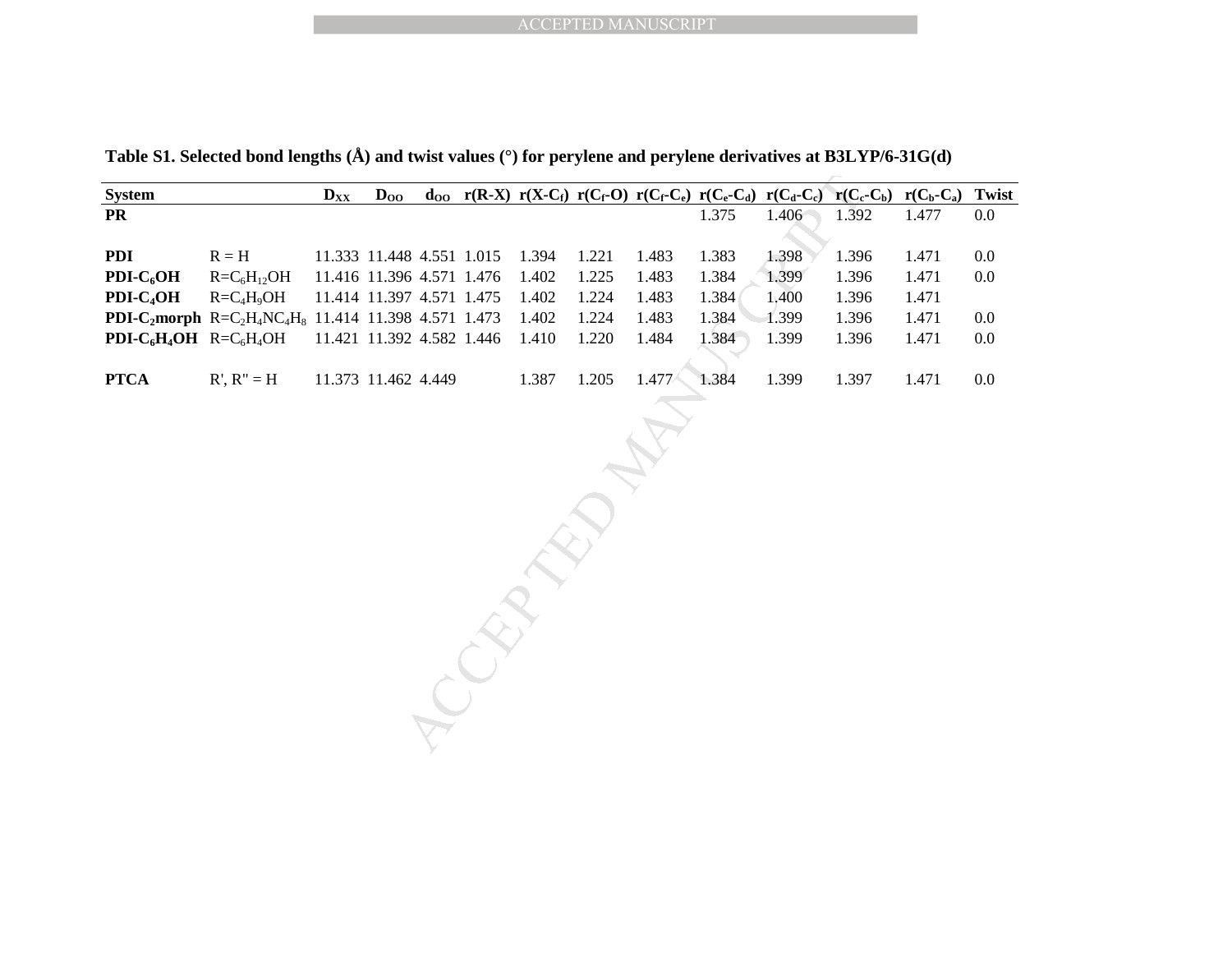| System                                | $\mathbf{R}^a$ | $\mathbf X$ | $\overline{O}$ | $C_{\rm f}$ | $C_{\rm e}$ | $C_{\rm d}$ | $\mathbf{C}_{\rm c}$ | $\mathrm{C_{b}}$ | $\mathbf{C}_\mathrm{a}$ | Dipole     |
|---------------------------------------|----------------|-------------|----------------|-------------|-------------|-------------|----------------------|------------------|-------------------------|------------|
|                                       |                |             |                |             |             |             |                      |                  |                         | moment (D) |
| <b>PR</b>                             |                |             |                |             | $-0.205$    | $-0.229$    | $-0.206$             | $-0.029$         | $-0.029$                | 0.000      |
|                                       |                |             |                |             |             |             |                      |                  |                         |            |
| <b>PDI</b>                            | $+0.445$       | $-0.657$    | $-0.580$       | $+0.684$    | $-0.130$    | $-0.158$    | $-0.199$             | $-0.009$         | $-0.009$                | 0.000      |
| $PDI-C6OH$                            | $-0.261$       | $-0.477$    | $-0.590$       | $+0.689$    | $-0.121$    | $-0.159$    | $-0.200$             | $-0.010$         | $-0.010$                | 0.000      |
| $PDI-C4OH$                            | $-0.260$       | $-0.477$    | $-0.590$       | $+0.689$    | $-0.122$    | $-0.159$    | $-0.200$             | $-0.010$         | $-0.010$                | 0.001      |
| $PDI-C2morph$                         | $-0.267$       | $-0.480$    | $-0.591$       | $+0.688$    | $-0.122$    | $-0.158$    | $-0.199$             | $-0.009$         | $-0.009$                | 0.000      |
| PDI- $C_6H_4OH$                       | $+0.114$       | $-0.495$    | $-0.573$       | $+0.694$    | $-0.124$    | $-0.159$    | $-0.200$             | $-0.010$         | $-0.010$                | 0.000      |
|                                       |                |             |                |             |             |             |                      |                  |                         |            |
| <b>PTCA</b>                           |                | $-0.538$    | $-0.535$       | $+0.812$    | $-0.155$    | $-0.153$    | $-0.198$             | $-0.006$         | $-0.006$                | $0.0\,$    |
|                                       |                |             |                |             |             |             |                      |                  |                         |            |
| ${}^a$ Charge on atom linking R to X. |                |             |                |             |             |             |                      |                  |                         |            |
|                                       |                |             |                |             |             |             |                      |                  |                         |            |
|                                       |                |             |                |             |             |             |                      |                  |                         |            |
|                                       |                |             |                |             |             |             |                      |                  |                         |            |
|                                       |                |             |                |             |             |             |                      |                  |                         |            |
|                                       |                |             |                |             |             |             |                      |                  |                         |            |
|                                       |                |             |                |             |             |             |                      |                  |                         |            |
|                                       |                |             |                |             |             |             |                      |                  |                         |            |
|                                       |                |             |                |             |             |             |                      |                  |                         |            |
|                                       |                |             |                |             |             |             |                      |                  |                         |            |
|                                       |                |             |                |             |             |             |                      |                  |                         |            |
|                                       |                |             |                |             |             |             |                      |                  |                         |            |
|                                       |                |             |                |             |             |             |                      |                  |                         |            |
|                                       |                |             |                |             |             |             |                      |                  |                         |            |
|                                       |                |             |                |             |             |             |                      |                  |                         |            |
|                                       |                |             |                |             |             |             |                      |                  |                         |            |
|                                       |                |             |                |             |             |             |                      |                  |                         |            |
|                                       |                |             |                |             |             |             |                      |                  |                         |            |

|  |  | Table S2 Atomic Charges and dipole moments for different pervlene derivatives at B3LYP/6-31G(d) |
|--|--|-------------------------------------------------------------------------------------------------|
|  |  |                                                                                                 |